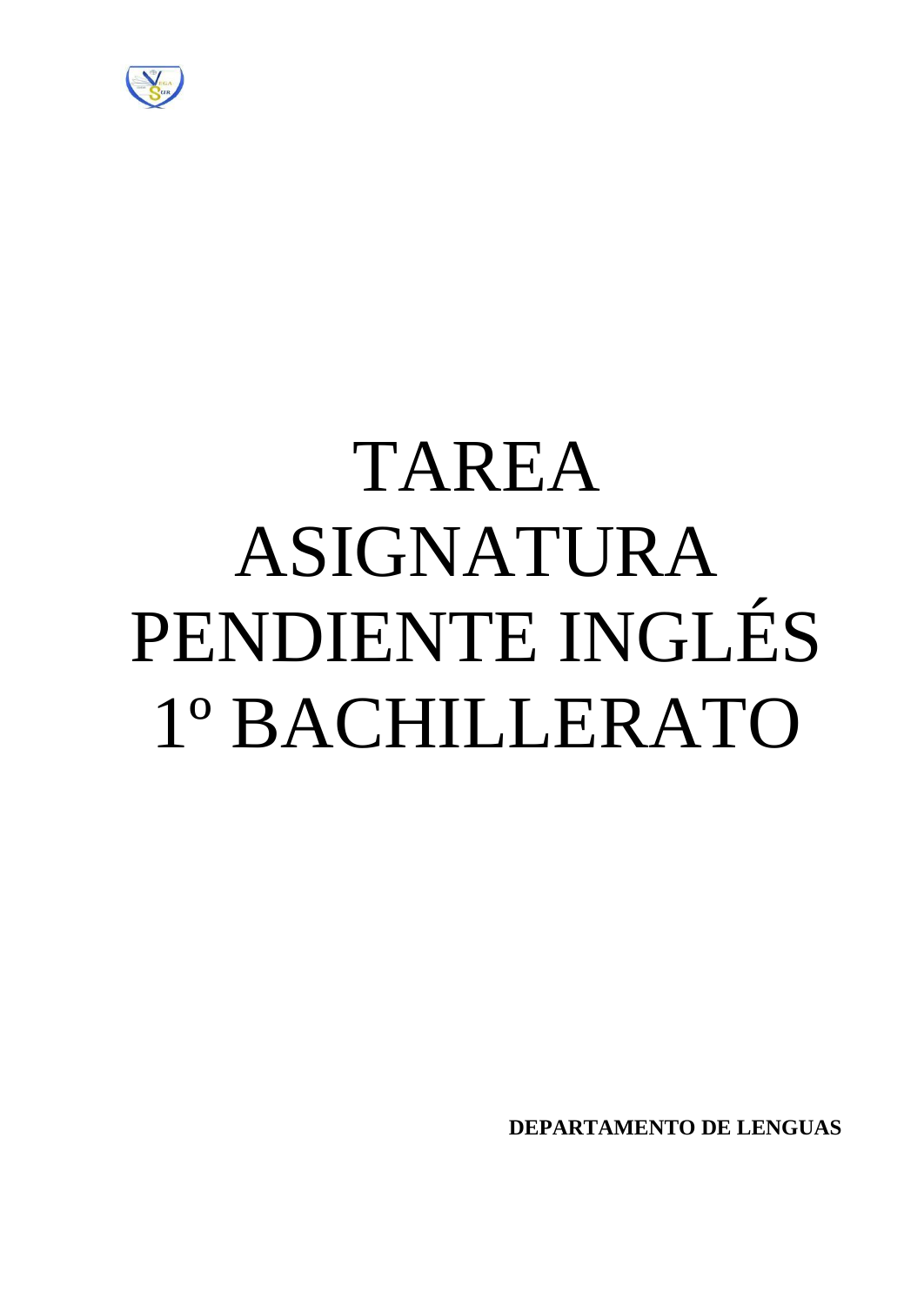

# **La entrega de este trabajo es voluntario pero se tendrá en cuenta a partir del 4´5. Se entregará el día del examen al profesor encargado de éste.**

## **ESTRUCTURAS SINTÁCTICO-DISCURSIVAS:**

- Expresión de relaciones lógicas: conjunción (*as well as*); disyunción (*either...or*); oposición/concesión (*although; however*); causa (*because (of); due to; as*); finalidad (*so that; in order to*); comparación (*as/not so Adj. as; less/more + Adj./Adv. (than); the better of the two; the best ever*); resultado/correlación (*so; so that; the more...the better*); condición (*if; unless; in case*); estilo indirecto (*reported information, offers, suggestions, promises, commands, wishes*).
- Relaciones temporales (*while; once (we have finished)*).
- Afirmación (*affirmative sentences; tags; So it seems*).
- Exclamación (*What + noun (+ phrase), e. g. What a thing to say!; How + Adv. + Adj., e. g. How very funny!; exclamatory sentences and phrases, e. g. Wow, this is really cool!*).
- Negación (*e. g. Not bad; Not at all; No way*).
- Interrogación (*Wh- questions; Aux. Questions; How come?; So?; tags*).
- Expresión del tiempo: pasado (*past simple and continuous; present perfect simple and continuous; past perfect simple and continuous*); presente (*simple and continuous present*); futuro (*present simple and continuous + Adv.; will be – ing*).
- Expresión del aspecto: puntual (*simple tenses*); durativo (*present and past simple/perfect; and future continuous*); habitual (*simple tenses (+ Adv., e. g. as a rule); used to*); incoativo (*(be) set to*); terminativo (*cease – ing*).
- Expresión de la modalidad: factualidad (*declarative sentences*); capacidad (*manage*); posibilidad/probabilidad (*possibly; probably*); necesidad (*want; take*); obligación (*need/needn't*); permiso (*may; could; allow*); intención (*be thinking of –ing*).
- Expresión de la existencia (*e. g. there should/must be*); la entidad (*count/uncount/collective/com pound nouns; pronouns (relative, reflexive/emphatic, one(s); determiners*); la cualidad (*e. g. quite nice; easy to handle*).
- Expresión de la cantidad: *Number (e. g. fractions; decimals). Quantity: e. g. several. Degree: e. g. terribly (sorry); quite well*).
- Expresión del espacio (*prepositions and adverbs of location, position, distance, motion, direction, origin and arrangement*).
- Expresión del tiempo (*points (e. g. this time tomorrow; in ten days), divisions (e. g. semester), and indications (e. g. earlier; later) of time; duration (e. g. all day long; the whole summer); anteriority (already; (not) yet); posteriority (e. g. afterwards; later (on); sequence (firstly, secondly, finally); simultaneousness (just then/as); frequency (e. g. quite often; frequently; day in day out*).
- Expresión del modo (*Adv. and phrases of manner, e. g. nicely; upside down*).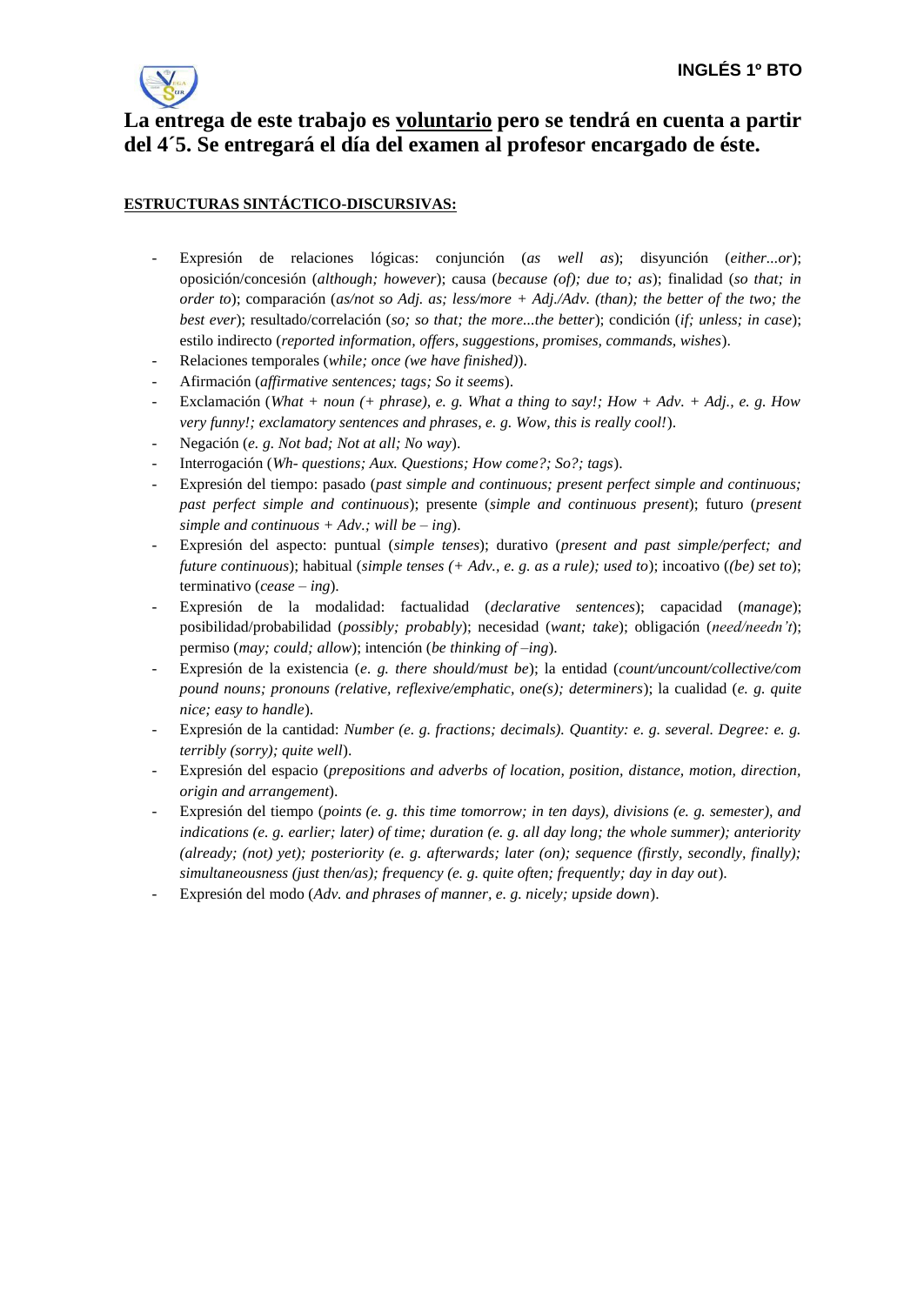

## **Present tense review;**

## *for* **/** *since* **/** *just* **/** *yet* **/** *already*

## **1 Complete the sentences with the correct form of the** bold **words. Use the present simple, present continuous or present perfect.**

Anna and Steve **went** (**go**) to see their friends last night.

- 1 Tina has been in Italy for two weeks now and she \_\_\_\_\_\_\_\_\_\_\_\_\_\_\_\_\_\_\_\_\_\_\_\_ (**not contact**) any of her friends yet.
- 2 What exams \_\_\_\_\_\_\_\_\_\_\_\_\_\_\_\_\_\_\_\_\_\_\_\_ (**you** / **study**) for at the moment?
- 3 How often \_\_\_\_\_\_\_\_\_\_\_\_\_\_\_\_\_\_\_\_\_\_\_\_ (**meet**) your friends at the weekend?
- 4 We can't go out now. It \_\_\_\_\_\_\_\_\_\_\_\_\_\_\_\_\_\_\_\_\_\_\_\_ (**snow**) heavily.
- 5 It \_\_\_\_\_\_\_\_\_\_\_\_\_\_\_\_\_\_\_\_\_\_\_\_ (**not rain**) much this month.
- 6 I can't find Annie. \_\_\_\_\_\_\_\_\_\_\_\_\_\_\_\_\_\_\_\_\_\_\_\_ (**you** / **know**) where \_\_\_\_\_\_\_\_\_\_\_\_\_\_\_\_\_\_\_\_\_\_\_\_ (**she** / **go**)?

#### **2 Write sentences. Use the present simple, present continuous or present perfect.**

Tina / often go / to the cinema / with her friends

**Tina often goes to the cinema with her friends.**

1 My brother / work / in London / for / the last ten years

\_\_\_\_\_\_\_\_\_\_\_\_\_\_\_\_\_\_\_\_\_\_\_\_\_\_\_\_\_\_\_\_\_\_\_\_\_\_\_\_\_\_\_\_\_\_

\_\_\_\_\_\_\_\_\_\_\_\_\_\_\_\_\_\_\_\_\_\_\_\_\_\_\_\_\_\_\_\_\_\_\_\_\_\_\_\_\_\_\_\_\_\_

\_\_\_\_\_\_\_\_\_\_\_\_\_\_\_\_\_\_\_\_\_\_\_\_\_\_\_\_\_\_\_\_\_\_\_\_\_\_\_\_\_\_\_\_\_\_

\_\_\_\_\_\_\_\_\_\_\_\_\_\_\_\_\_\_\_\_\_\_\_\_\_\_\_\_\_\_\_\_\_\_\_\_\_\_\_\_\_\_\_\_\_\_

- 2 Kate / not study / at the moment
- 3 the shops / not close / until 7 o'clock at weekends
- 4 I / not think / that / he / do / any work / this week

#### **3 Complete the sentences with** *for***,** *since***,** *just***,** *yet* **or** *already***.**

Do you know where Sara is? I haven't heard from her **for** ages.

- 1 I haven't seen Maria \_\_\_\_\_\_\_\_\_\_\_\_\_\_\_\_\_\_\_\_ she came to my brother's party.
- 2 She's crying because she's \_\_\_\_\_\_\_\_\_\_\_\_\_\_\_\_\_\_\_\_\_\_\_ hurt her hand.
- 3 My moped is broken, but I haven't taken it to the garage \_\_\_\_\_\_\_\_\_\_\_\_\_
- 4 He's \_\_\_\_\_\_\_\_\_\_\_\_\_\_\_\_\_\_\_\_ taken part in several photography competitions, but he's never won anything.
- 5 We stayed in London \_\_\_\_\_\_\_\_\_\_\_\_\_\_\_\_\_\_\_\_ two days before we went to Scotland.
- 6 I haven't seen Sophie for a while. Do you know if she's come back from her holiday \_\_\_\_\_\_\_\_\_\_\_\_\_\_\_\_\_\_\_\_?

## **4 Complete the text with the correct form of the** bold **words. Use the present simple, present continuous or present perfect.**

Cathy Matthews **has never travelled** (**never travel**) outside the UK, but she's got friends all over the world. This week,

she (1) \_\_\_\_\_\_\_\_\_\_\_\_\_\_\_\_\_\_\_\_ (**already make**) two new friends, Maria in Argentina and Jean in France. In fact, she (2) \_\_\_\_\_\_\_\_\_\_\_\_\_\_\_\_\_\_\_\_ (**send**) Maria some photos right now.

Cathy's mum is concerned because her daughter (3) \_\_\_\_\_\_\_\_\_\_\_\_\_\_\_\_\_\_\_\_ (**spend**) hours on her computer every day.

| 'Cathy (4) $\_$ |  |  |  | (be) online since she got home today. It's 8 o'clock now and she |  |  |
|-----------------|--|--|--|------------------------------------------------------------------|--|--|
|                 |  |  |  |                                                                  |  |  |
|                 |  |  |  |                                                                  |  |  |

(5) \_\_\_\_\_\_\_\_\_\_\_\_\_\_\_\_\_\_\_\_ (**start**) her homework yet. Her friends (6) \_\_\_\_\_\_\_\_\_\_\_\_\_\_\_\_\_\_\_\_

(**not often come**) round to see her and she (7) \_\_\_\_\_\_\_\_\_\_\_\_\_\_\_\_\_\_\_\_ (**not go out**) much any more.'

Social networking sites (8) \_\_\_\_\_\_\_\_\_\_\_\_\_\_\_\_\_\_\_\_\_\_\_ (change) the way young people communicate these days.

According to a recent survey, 88% of thirteen- to sixteen-year-olds in the UK (9) \_\_\_\_\_\_\_\_\_\_\_\_\_\_\_\_\_\_\_\_ (**have**) a profile page on a social networking site.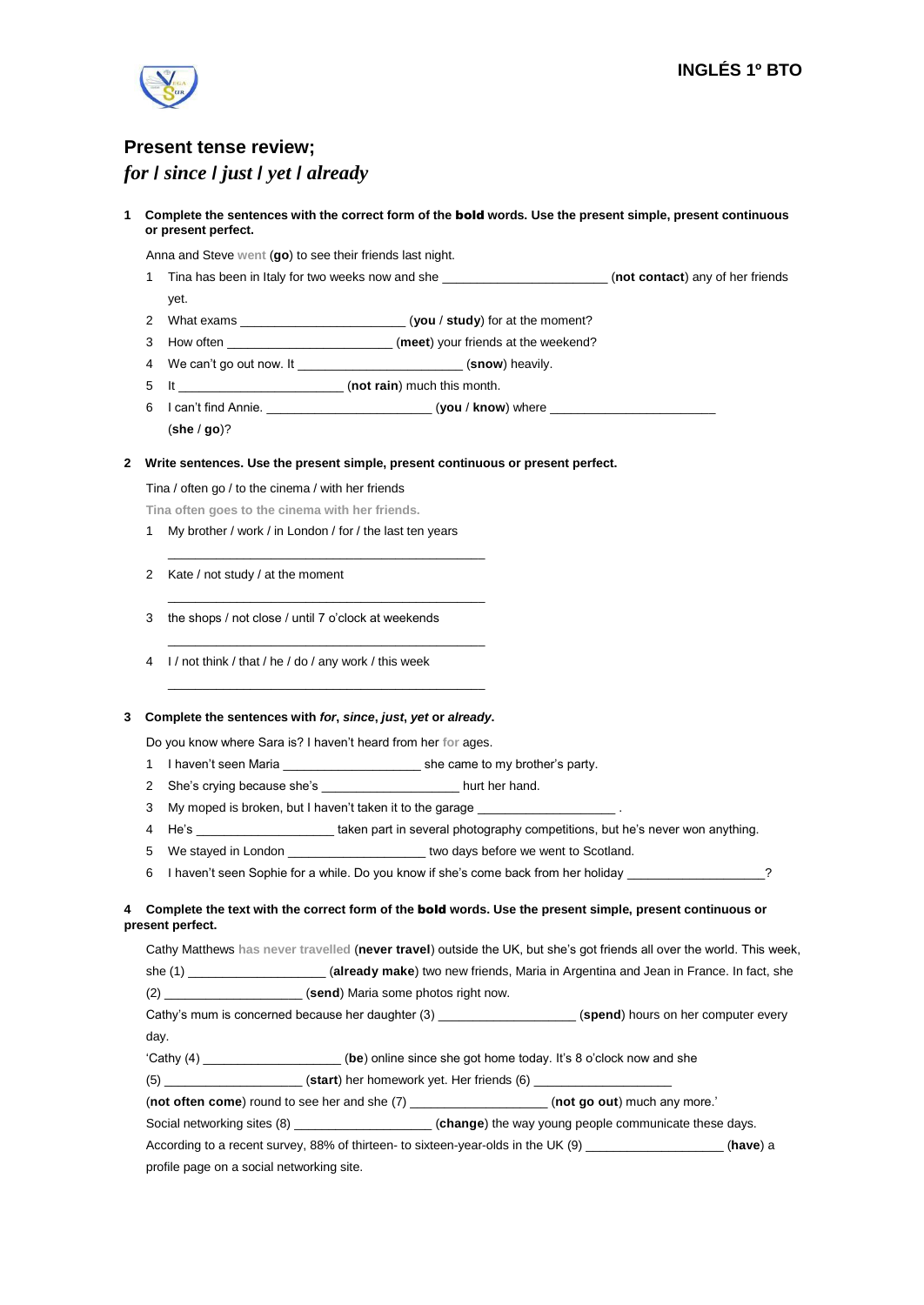

**5 Complete the sentences with the correct form of the verbs in the list. Use the present simple, present continuous or present perfect.**

> live not believe study wear not travel not use do receive know

We bought my mum a computer for her birthday, but she **hasn't used** it yet.

- 1 My cousin \_\_\_\_\_\_\_\_\_\_\_\_\_\_\_\_\_\_\_\_ in the USA since his family moved there last year.
- 2 How many text messages \_\_\_\_\_\_\_\_\_\_\_\_\_\_\_\_\_\_\_\_ you \_\_\_\_\_\_\_\_\_\_\_\_\_\_\_\_\_\_\_\_ this week?
- 3 What \_\_\_\_\_\_\_\_\_\_\_\_\_\_\_\_\_\_\_\_ in English at the moment?
- 4 Life is so boring! We never \_\_\_\_\_\_\_\_\_\_\_\_\_\_\_\_\_\_\_\_\_\_\_\_\_ anything exciting at the weekend.
- 5 I \_\_\_\_\_\_\_\_\_\_\_\_\_\_\_\_\_\_\_\_ Tom when he says he hasn't got time to do his homework.
- 6 He **business** very smart clothes today!
- 7 I \_\_\_\_\_\_\_\_\_\_\_\_\_\_\_\_\_\_\_\_ Tim since we met at Karen's party.
- 8 My grandparents are excited because they \_\_\_\_\_\_\_\_\_\_\_\_\_\_\_\_\_\_\_\_\_\_\_\_\_\_\_\_\_\_\_by plane before.

## **Past tense contrast;** *used to* **/** *would*

#### **1 Complete the sentences. Use the past simple or past continuous form of the** bold **verbs.**

I **heard** (**hear**) the phone ring while I **was reading** (**read**) last night.

- 1 It \_\_\_\_\_\_\_\_\_\_\_\_\_\_\_\_\_\_\_\_\_\_\_\_\_ (**not snow**) when we \_\_\_\_\_\_\_\_\_\_\_\_\_\_\_\_\_\_\_\_\_\_\_\_\_ (**arrive**) at the football field. 2 While my friends \_\_\_\_\_\_\_\_\_\_\_\_\_\_\_\_\_\_\_\_\_\_\_\_\_\_\_\_\_\_\_ (enjoy) themselves on the beach, I
- (**study**) for an exam.
- 3 \_\_\_\_\_\_\_\_\_\_\_\_\_\_\_\_\_\_\_\_\_\_\_\_\_ (**it** / **rain**) when you \_\_\_\_\_\_\_\_\_\_\_\_\_\_\_\_\_\_\_\_\_\_\_\_\_ (**go**) out last night? 4 I was very tired and I \_\_\_\_\_\_\_\_\_\_\_\_\_\_\_\_\_\_\_\_\_\_\_\_\_ (**fall**) asleep while I \_\_\_\_\_\_\_\_\_\_\_\_\_\_\_\_\_\_\_\_\_\_\_\_\_ (**travel**) home on the bus.
- 5 I \_\_\_\_\_\_\_\_\_\_\_\_\_\_\_\_\_\_\_\_\_\_\_\_\_ (**buy**) these boots when I \_\_\_\_\_\_\_\_\_\_\_\_\_\_\_\_\_\_\_\_\_\_\_\_\_ (**shop**) on Saturday.

#### **2 Complete the sentences. Use the past simple or past perfect form of the** bold **verbs.**

I was hungry, so I **bought** (**buy**) a sandwich in town.

- 1 They \_\_\_\_\_\_\_\_\_\_\_\_\_\_\_\_\_\_\_\_ (**be**) asleep for over an hour when I \_\_\_\_\_\_\_\_\_\_\_\_\_\_\_\_\_\_\_\_ (**arrive**) home.
- 2 She \_\_\_\_\_\_\_\_\_\_\_\_\_\_\_\_\_\_\_\_ (**already leave**) by the time I \_\_\_\_\_\_\_\_\_\_\_\_\_\_\_\_\_\_\_\_ (**get**) back from the concert.
- 3 By the time we \_\_\_\_\_\_\_\_\_\_\_\_\_\_\_\_\_\_\_\_ (**arrive**) at the park, it \_\_\_\_\_\_\_\_\_\_\_\_\_\_\_\_\_\_\_\_ (**start**) raining.
- 4 I \_\_\_\_\_\_\_\_\_\_\_\_\_\_\_\_\_\_\_\_ (**not know**) Maria \_\_\_\_\_\_\_\_\_\_\_\_\_\_\_\_\_\_\_\_ (**send**) you an email last week.

#### **3 Complete the text with the correct form of the** bold **verbs. Use the past simple, past continuous or past perfect.**

| At half term, I went (go) camping by the sea with Tania. We (1) __________________________(not be) camping |  |                                                                                                                     |  |  |  |
|------------------------------------------------------------------------------------------------------------|--|---------------------------------------------------------------------------------------------------------------------|--|--|--|
|                                                                                                            |  | before, so it was quite an adventure. We (2) __________________________(not have) our own tent, so we               |  |  |  |
|                                                                                                            |  | (3) _____________________________(borrow) one. We (4) _________________________(arrive) at the camp site            |  |  |  |
|                                                                                                            |  |                                                                                                                     |  |  |  |
|                                                                                                            |  |                                                                                                                     |  |  |  |
|                                                                                                            |  |                                                                                                                     |  |  |  |
|                                                                                                            |  | (rain). Tania (10) _____________________________(sleep), so I went out and tried to fix the tent on my own. While I |  |  |  |
|                                                                                                            |  |                                                                                                                     |  |  |  |
|                                                                                                            |  |                                                                                                                     |  |  |  |

(**collapse**). We (13) \_\_\_\_\_\_\_\_\_\_\_\_\_\_\_\_\_\_\_\_\_\_\_\_\_ (**spend**) the rest of the night in the camp site showers!

#### **4 Complete the dialogue with the words in the list.**

used didn't would walk use use to used to did we would used to be would help

**Molly** I **used** to live in this village when I was a child.

**Sam** Is your house still here?

**Molly** Yes. It (1) \_\_\_\_\_\_\_\_\_\_\_\_\_\_\_\_\_\_\_\_ be number seventeen in this street, but it's a shop now.

- **Sam** Did you (2) \_\_\_\_\_\_\_\_\_\_\_\_\_\_\_\_\_\_\_\_ go to the local school?
- **Molly** Yes. There (3) \_\_\_\_\_\_\_\_\_\_\_\_\_\_\_\_\_\_\_\_ a school here, but it closed in 2002. Now, children have to get the bus into town every day.
- **Sam** (4) \_\_\_\_\_\_\_\_\_\_\_\_\_\_\_\_\_\_\_\_ you use to cycle to school?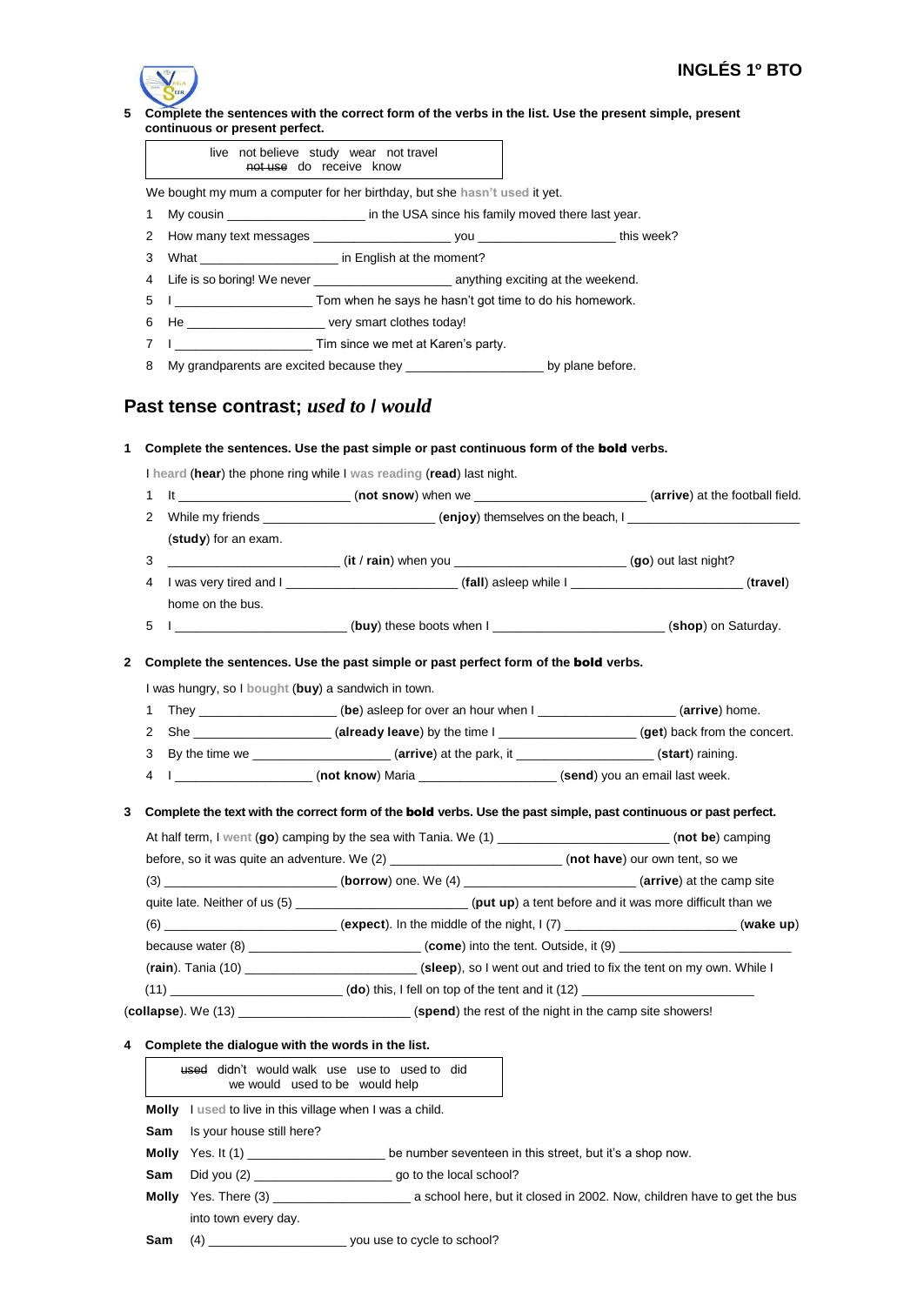

# **INGLÉS 1º BTO**

- **Molly** No, I didn't need to because it wasn't far from my house. I (5) \_\_\_\_\_\_\_\_\_\_\_\_\_\_\_\_\_\_\_\_ there every morning with my brother. My mum (6) \_\_\_\_\_\_\_\_\_\_\_\_\_\_\_\_\_\_\_\_ us to cross the road and (7) \_\_\_\_\_\_\_\_\_\_\_\_\_\_\_\_\_\_\_\_ walk down the street and across a field. In those days, there (8) \_\_\_\_\_\_\_\_\_\_\_\_\_\_\_\_\_\_\_\_ use to be many cars, so it was quite safe.
- **Sam** Did a lot of people (9) \_\_\_\_\_\_\_\_\_\_\_\_\_\_\_\_\_\_\_\_\_\_\_\_ to live in the village in those days?
- **Molly** Yes. Over 500, but now there are only 250 inhabitants.
- **5 Write sentences. Use the correct form of** *used to* **or** *would***.**

we / be / in the same class (**used to**)

**We used to be in the same class.**

1 Toby / not like / tennis, but he does now (**used to**)

\_\_\_\_\_\_\_\_\_\_\_\_\_\_\_\_\_\_\_\_\_\_\_\_\_\_\_\_\_\_\_\_\_\_\_\_\_\_\_\_\_\_\_

\_\_\_\_\_\_\_\_\_\_\_\_\_\_\_\_\_\_\_\_\_\_\_\_\_\_\_\_\_\_\_\_\_\_\_\_\_\_\_\_\_\_\_

\_\_\_\_\_\_\_\_\_\_\_\_\_\_\_\_\_\_\_\_\_\_\_\_\_\_\_\_\_\_\_\_\_\_\_\_\_\_\_\_\_\_\_

- 2 my parents / listen / to the radio a lot (**would**)
- 3 Elena / play / the guitar in a band (**used to**)
- 4 I / spend / every summer at the seaside when I was a kid (**would**)
- \_\_\_\_\_\_\_\_\_\_\_\_\_\_\_\_\_\_\_\_\_\_\_\_\_\_\_\_\_\_\_\_\_\_\_\_\_\_\_\_\_\_\_ 5 where / she / live / before she moved to Cardiff? (**used to**) \_\_\_\_\_\_\_\_\_\_\_\_\_\_\_\_\_\_\_\_\_\_\_\_\_\_\_\_\_\_\_\_\_\_\_\_\_\_\_\_\_\_\_

\_\_\_\_\_\_\_\_\_\_\_\_\_\_\_\_\_\_\_\_\_\_\_\_\_\_\_\_\_\_\_\_\_\_\_\_\_\_\_\_\_\_\_

\_\_\_\_\_\_\_\_\_\_\_\_\_\_\_\_\_\_\_\_\_\_\_\_\_\_\_\_\_\_\_\_\_\_\_\_\_\_\_\_\_\_\_

- 6 you / walk to school? (**used to**)
- 7 Rebecca / be / very happy here (**used to**)

# **Modal verbs; modal perfects**

#### **1 Circle the modal verb which is** *not* **possible.**

The test **must** / **may** / **should** have been difficult because nobody got good marks.

- 1 Peter **could** / **has to** / **should** study medicine because he's excellent at science.
- 2 Sunday is my favourite day because I **don't have to** / **mustn't** / **needn't** get up early.
- 3 Simon **may not** / **can't** / **mustn't** drive the car because he hasn't got a driving licence.
- 4 I haven't seen her today. She **might** / **should** / **could** be ill.
- 5 We were sitting at the back, so we **couldn't** /
- **weren't able to** / **might not** hear the speaker.
- 6 Students **must** / **have to** / **can** be quiet in the library.
- 7 I **didn't have to** / **mustn't** / **didn't need to** study last night.
- **2 Complete the email with the words in the list.**

can't have can must had to should have 'll be able couldn't shouldn't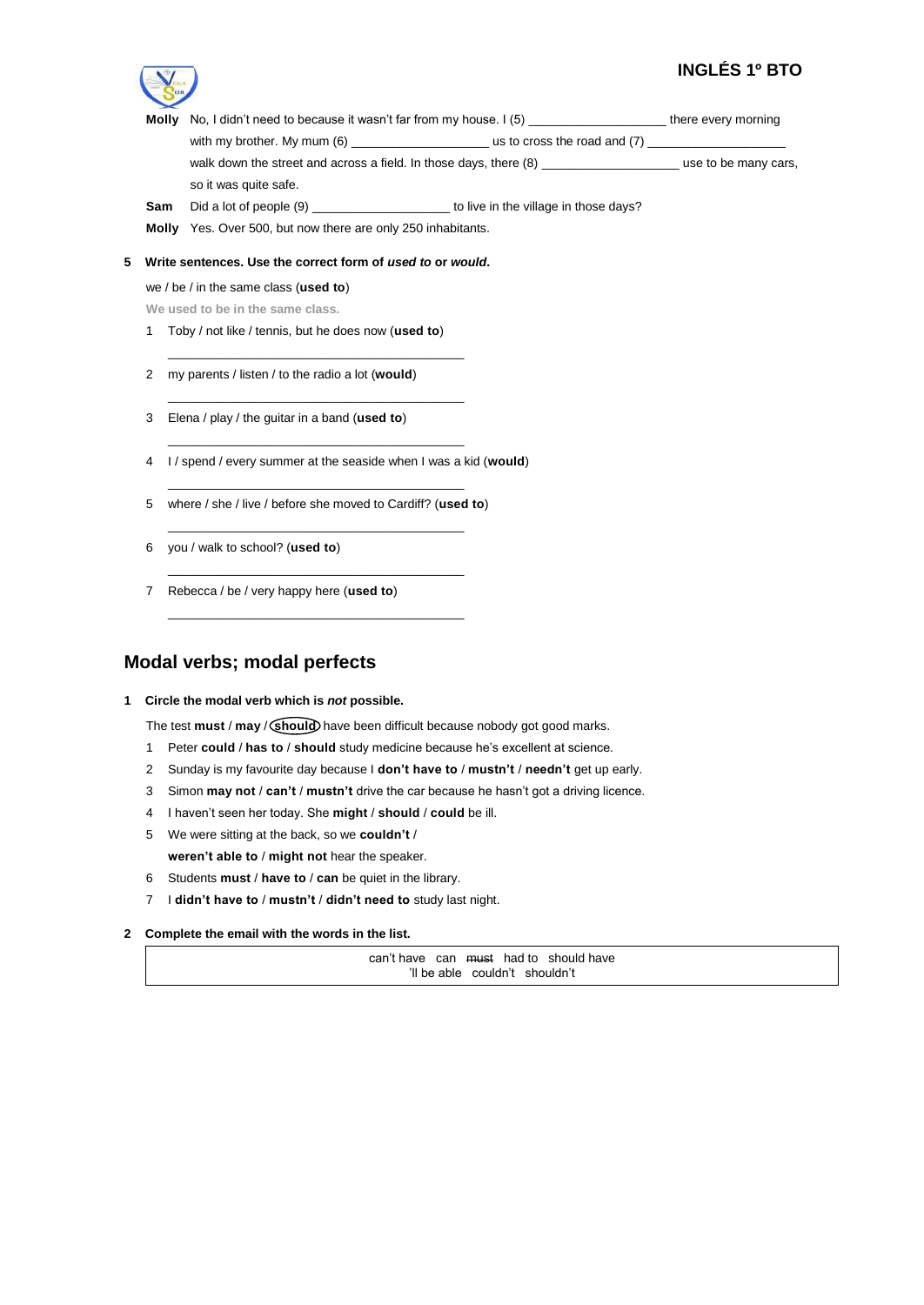# **INGLÉS 1º BTO**



Hi Clara,

| because you worked so hard! You (3) ____________________ worry so much! | Thanks for your email. You must be relieved that your exams are over and you (1) ________________ now relax and<br>enjoy yourself for a few weeks. I don't believe you when you say you've failed. You (2) _________________ done badly |  |
|-------------------------------------------------------------------------|-----------------------------------------------------------------------------------------------------------------------------------------------------------------------------------------------------------------------------------------|--|
|                                                                         | As you know, we're moving to China in October. I've had Mandarin lessons for six months, but it's a very difficult language                                                                                                             |  |
|                                                                         |                                                                                                                                                                                                                                         |  |
| last year at the same time as my brother did. He's really good now.     |                                                                                                                                                                                                                                         |  |
| I'm sorry I didn't see you at Jim's barbecue last week, but I           |                                                                                                                                                                                                                                         |  |
|                                                                         |                                                                                                                                                                                                                                         |  |
| sister.                                                                 |                                                                                                                                                                                                                                         |  |
| That's all for now. I'll phone you when I get home.                     |                                                                                                                                                                                                                                         |  |
| Tina                                                                    |                                                                                                                                                                                                                                         |  |
|                                                                         |                                                                                                                                                                                                                                         |  |

#### **3 Complete the sentences with suitable modal verbs, using the clues in brackets to help you. Sometimes there may be more than one possible answer.**

By the end of the course, you **could** speak fluently. (*ability*)

- 1 When I went to the USA for the first time, I can be reader stand anything people said. (*no ability*)
- 2 I'm not sure where Billy is. He \_\_\_\_\_\_\_\_\_\_\_\_\_\_\_ be in the gym. (*possibility*)
- 3 You \_\_\_\_\_\_\_\_\_\_\_\_\_\_\_ leave all your revision to the last minute. That's not a good idea. (*advice*)
- 4 The students \_\_\_\_\_\_\_\_\_\_\_\_\_\_\_ wear a uniform at Jenny's new school. (*obligation*)
- 5 You \_\_\_\_\_\_\_\_\_\_\_\_\_\_\_ take food into the library. It's against the rules. (*prohibition*)
- 6 Alright, you \_\_\_\_\_\_\_\_\_\_\_\_\_\_\_ go out this evening if you study at the weekend. (*permission*)
- 7 He \_\_\_\_\_\_\_\_\_\_\_\_\_\_\_ be a doctor. He didn't go to university. (*certainty*)
- **4 Complete the second sentence with between two and five words so that it has the same meaning as the first sentence. Use the** bold **words.**

He ought to do a vocational course.

He **should do** a vocational course. (**should**)

- 1 We needn't hand in our maths homework until next week.
- We \_\_\_\_\_\_\_\_\_\_\_\_\_\_\_\_\_\_\_\_\_\_\_\_\_ hand in our maths homework until next week. (**have**)
- 2 It was a mistake not to go to the college open day last week.

We \_\_\_\_\_\_\_\_\_\_\_\_\_\_\_\_\_\_\_\_\_\_\_\_\_ to the college open day last week. (**should**)

3 Taking mobile phones into the exam room is prohibited.

You \_\_\_\_\_\_\_\_\_\_\_\_\_\_\_\_\_\_\_\_\_\_\_\_\_ your mobile phone into the exam room. (**take**)

4 It's possible that I left my bag on the bus. I suppose I \_\_\_\_\_\_\_\_\_\_\_\_\_\_\_\_\_\_\_\_\_\_\_\_\_ my bag on the bus. (**may**)

#### **5 Complete the second sentence with a different modal verb from the first sentence so that it has a similar meaning.**

He ought to work harder if he wants to go to university.

He **should work harder if he wants to go to university.**

I \_\_\_\_\_\_\_\_\_\_\_\_\_\_\_\_\_\_\_\_\_\_\_\_\_\_\_\_\_\_\_\_\_\_\_\_\_\_\_\_\_\_\_\_\_

1 I may have left my keys at home.

2 Anne could have gone home already. Anne \_\_\_\_\_\_\_\_\_\_\_\_\_\_\_\_\_\_\_\_\_\_\_\_\_\_\_\_\_\_\_\_\_\_\_\_\_\_\_\_\_

3 Students aren't allowed to take food into the library. Students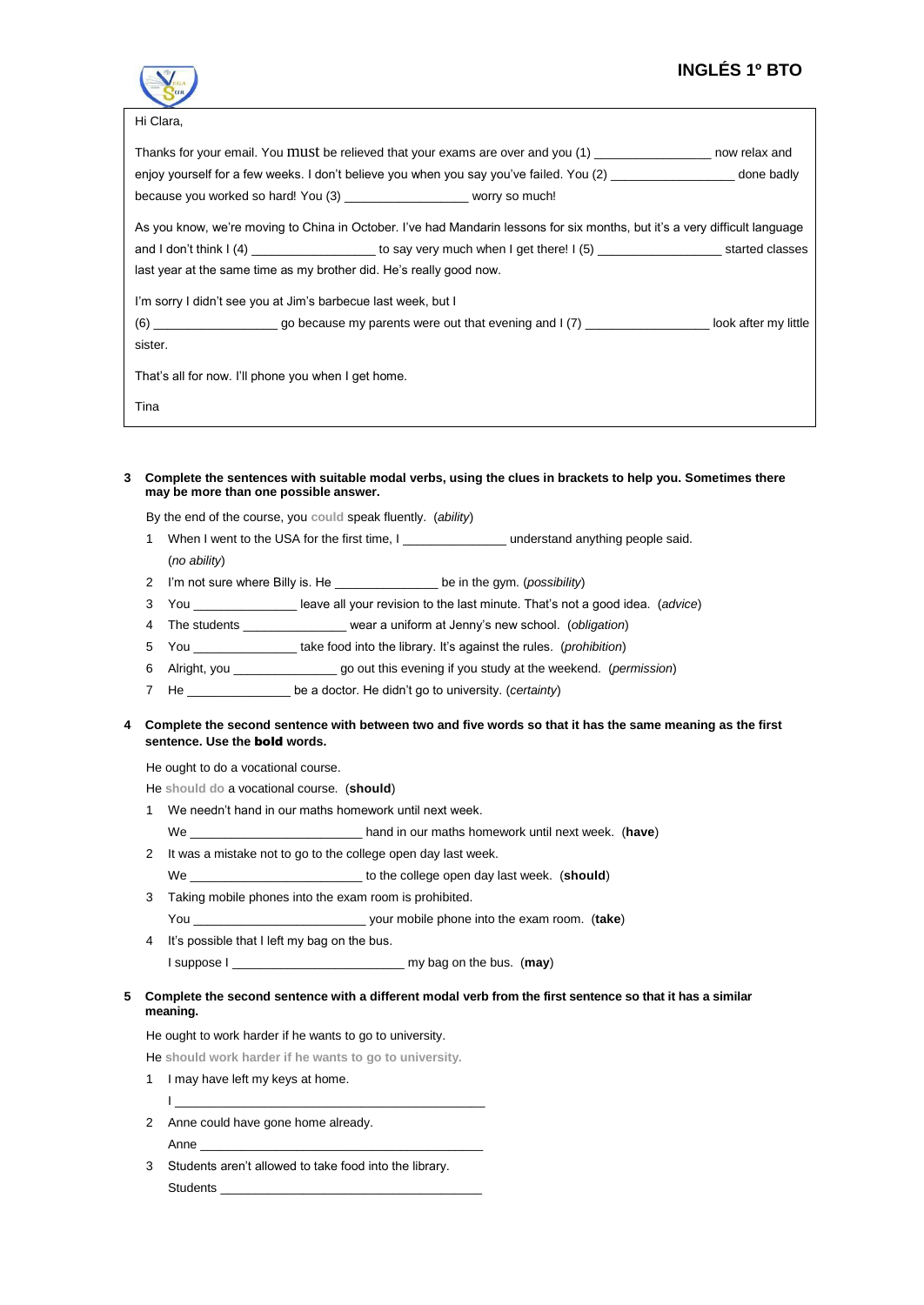

# **Defining and non-defining relative clauses**

#### **1 Complete the sentences with relative pronouns or adverbs. Sometimes no relative pronoun is necessary.**

- It was a great day **when** our film won the school video prize.
- 1 My cousin has met the director \_\_\_\_\_\_\_\_\_\_\_\_\_\_\_\_\_\_\_\_ made *The Girl with the Dragon Tattoo*.
- 2 Sam has a new girlfriend \_\_\_\_\_\_\_\_\_\_\_\_\_\_\_\_\_\_\_\_ name is Karen.
- 3 These are the famous studios \_\_\_\_\_\_\_\_\_\_\_\_\_\_\_\_\_\_\_\_ Hitchcock made *Vertigo*.
- 4 The last film \_\_\_\_\_\_\_\_\_\_\_\_\_\_\_\_\_\_\_\_ I saw was *The Ghost Writer*.
- 5 Last weekend, I visited a friend \_\_\_\_\_\_\_\_\_\_\_\_\_\_\_\_\_\_\_\_ father is a well-known writer.
- 6 In my opinion, the film \_\_\_\_\_\_\_\_\_\_\_\_\_\_\_\_\_\_\_\_ has the best special effects is *Avatar*.
- 7 The film \_\_\_\_\_\_\_\_\_\_\_\_\_\_\_\_\_\_\_\_ I saw on Saturday was so boring that I fell asleep.
- 8 She's the girl \_\_\_\_\_\_\_\_\_\_\_\_\_\_\_\_\_\_\_\_\_\_\_\_\_\_\_\_ visited Australia last year.

#### **2 Rewrite the sentences with defining relative clauses.**

I've got a friend. She wants to go to drama school and become an actress.

**I've got a friend who wants to go to drama school and become an actress.**

1 She's the actress. She's in a lot of Pedro Almodóvar's films. \_\_\_\_\_\_\_\_\_\_\_\_\_\_\_\_\_\_\_\_\_\_\_\_\_\_\_\_\_\_\_\_\_\_\_\_\_\_\_\_\_\_\_\_\_\_\_\_

\_\_\_\_\_\_\_\_\_\_\_\_\_\_\_\_\_\_\_\_\_\_\_\_\_\_\_\_\_\_\_\_\_\_\_\_\_\_\_\_\_\_\_\_\_\_\_\_

\_\_\_\_\_\_\_\_\_\_\_\_\_\_\_\_\_\_\_\_\_\_\_\_\_\_\_\_\_\_\_\_\_\_\_\_\_\_\_\_\_\_\_\_\_\_\_\_

- 2 That's the house. I used to live there when I was younger.
- 3 He's the French director. His film won five Oscars in 2012.
- 4 That's the boy. Chloë met him in New York.
- \_\_\_\_\_\_\_\_\_\_\_\_\_\_\_\_\_\_\_\_\_\_\_\_\_\_\_\_\_\_\_\_\_\_\_\_\_\_\_\_\_\_\_\_\_\_\_\_ 5 What's the name of that place in India? They make films there. \_\_\_\_\_\_\_\_\_\_\_\_\_\_\_\_\_\_\_\_\_\_\_\_\_\_\_\_\_\_\_\_\_\_\_\_\_\_\_\_\_\_\_\_\_\_\_\_
- 6 That's the girl. Her mother is an actress.
- 7 This is the book. It belongs to your brother.
- \_\_\_\_\_\_\_\_\_\_\_\_\_\_\_\_\_\_\_\_\_\_\_\_\_\_\_\_\_\_\_\_\_\_\_\_\_\_\_\_\_\_\_\_\_\_\_\_ 8 Henning Mankell is a Swedish writer. He writes detective novels. \_\_\_\_\_\_\_\_\_\_\_\_\_\_\_\_\_\_\_\_\_\_\_\_\_\_\_\_\_\_\_\_\_\_\_\_\_\_\_\_\_\_\_\_\_\_\_\_

\_\_\_\_\_\_\_\_\_\_\_\_\_\_\_\_\_\_\_\_\_\_\_\_\_\_\_\_\_\_\_\_\_\_\_\_\_\_\_\_\_\_\_\_\_\_\_\_

#### **3 Complete the text with the relative pronouns and adverbs in the list.**

| which when whose where who which who                                                                                      |  |
|---------------------------------------------------------------------------------------------------------------------------|--|
| One of the best films which I've seen recently is The Artist. The director of The Artist, (1)                             |  |
| called Michel Hazanavicius, is French. The film, (2) ________________________ won five Oscars, tells the story of the end |  |
| of the silent film era. The story is set in Hollywood between 1927 and 1932, (3) ________________________ directors first |  |
| started making films with sound – called 'talkies'.                                                                       |  |
| Filming of The Artist took place in Los Angeles, (4) most of the original silent movies used to                           |  |
| be made. Jean Dujardin plays George Valentin, a Hollywood star (5) ___________________________career is coming to an      |  |
| end because he refuses to act in talkies. Bérénice Bejo plays Peppy Miller, an actress (6)                                |  |
| admires Valentin and tries to help him.                                                                                   |  |

**4 Complete the sentences with the phrases in the list. Add a relative pronoun or adverb and commas where necessary.**

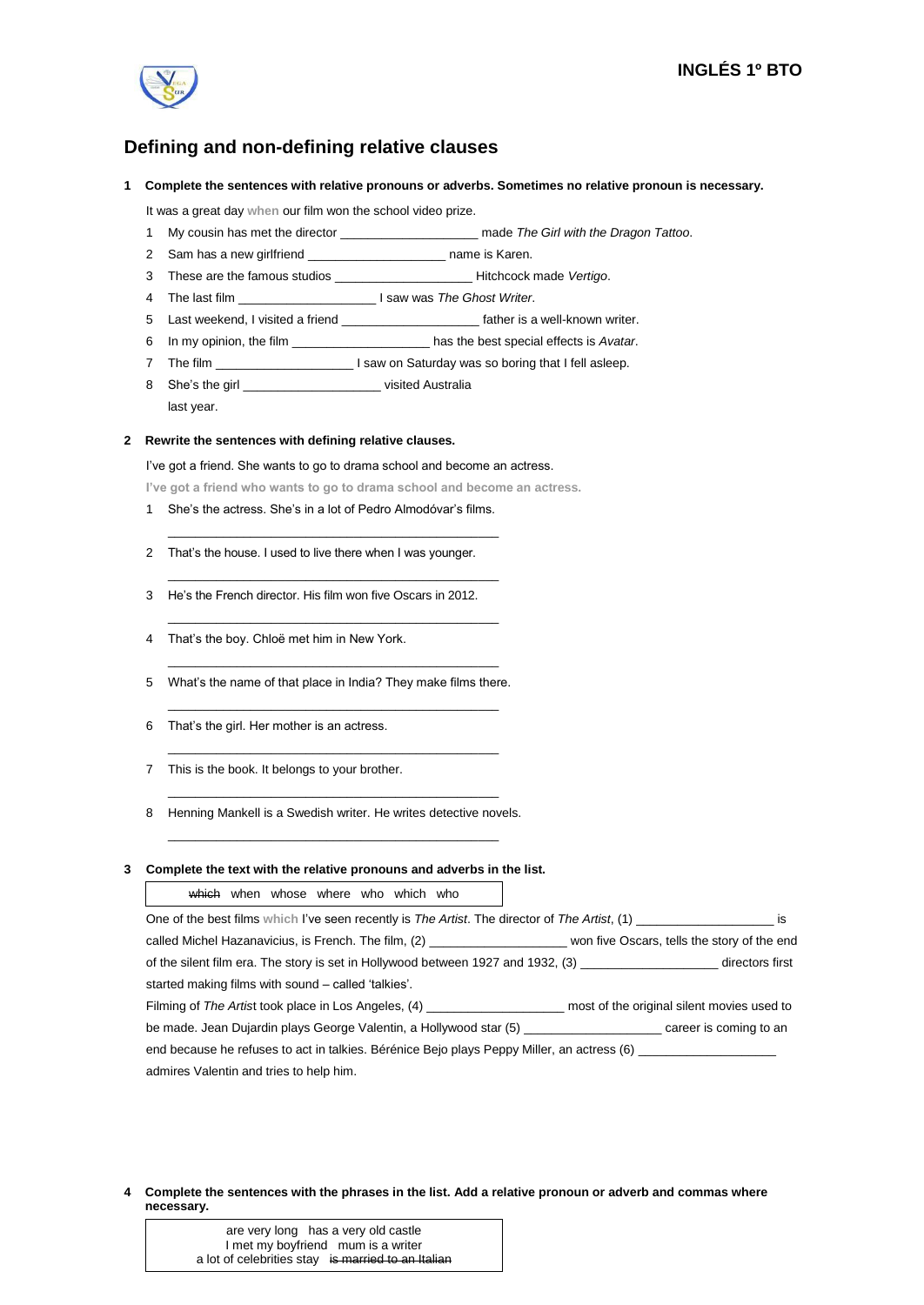

My teacher, **who is married to an Italian**, is going to live in Rome next year.

- 1 Steve \_\_\_\_\_\_\_\_\_\_\_\_\_\_\_\_\_\_\_\_\_\_\_\_\_\_\_\_\_\_ is a good friend of mine.
- 2 2012 was the year \_\_\_\_\_\_\_\_\_\_\_\_\_\_\_\_\_\_\_\_\_\_\_\_\_\_\_\_\_\_ .
- 3 I don't like films \_\_\_\_\_\_\_\_\_\_\_\_\_\_\_\_\_\_\_\_\_\_\_\_\_\_\_\_\_\_ .
- 4 Edinburgh \_\_\_\_\_\_\_\_\_\_\_\_\_\_\_\_\_\_\_\_\_\_\_\_\_\_\_\_\_\_ is a great place to visit.
- 5 The hotel \_\_\_\_\_\_\_\_\_\_\_\_\_\_\_\_\_\_\_\_\_\_\_\_\_\_\_\_\_\_ is on the coast.

\_\_\_\_\_\_\_\_\_\_\_\_\_\_\_\_\_\_\_\_\_\_\_\_\_\_\_\_\_\_\_\_\_\_\_\_\_\_\_\_\_\_\_\_\_\_\_\_ \_\_\_\_\_\_\_\_\_\_\_\_\_\_\_\_\_\_\_\_\_\_\_\_\_\_\_\_\_\_\_\_\_\_\_\_\_\_\_\_\_\_\_\_\_\_\_\_

\_\_\_\_\_\_\_\_\_\_\_\_\_\_\_\_\_\_\_\_\_\_\_\_\_\_\_\_\_\_\_\_\_\_\_\_\_\_\_\_\_\_\_\_\_\_\_\_

\_\_\_\_\_\_\_\_\_\_\_\_\_\_\_\_\_\_\_\_\_\_\_\_\_\_\_\_\_\_\_\_\_\_\_\_\_\_\_\_\_\_\_\_\_\_\_\_ \_\_\_\_\_\_\_\_\_\_\_\_\_\_\_\_\_\_\_\_\_\_\_\_\_\_\_\_\_\_\_\_\_\_\_\_\_\_\_\_\_\_\_\_\_\_\_\_

**5 Rewrite the sentences with non-defining relative clauses.**

John can get cheap film festival tickets. His mother works for a film company.

**John, whose mother works for a film company, can get cheap film festival tickets.**

1 My friend Annie is coming to stay for the weekend. She lives in Manchester.

2 The Palace cinema is closing next month. I often go there with my friends.

\_\_\_\_\_\_\_\_\_\_\_\_\_\_\_\_\_\_\_\_\_\_\_\_\_\_\_\_\_\_\_\_\_\_\_\_\_\_\_\_\_\_\_\_\_\_\_\_ 3 The concert tickets arrived yesterday. I bought them on the internet.

# **Future forms; future continuous and future perfect**

|                                    | be close turn sign lend put become apply                                                                     |
|------------------------------------|--------------------------------------------------------------------------------------------------------------|
|                                    | 'I'm going to apply for a job as a volunteer in the national park next summer.'                              |
|                                    | 'That sounds interesting.'                                                                                   |
| $\mathbf{1}$                       |                                                                                                              |
|                                    | 'Yes, of course.'                                                                                            |
| 2                                  | 'Do you think it ________________________________ cold tomorrow?'                                            |
|                                    | 'No. I think the weather is changing.'                                                                       |
| 3                                  | 'Oh dear! I've forgotten my bus pass.'                                                                       |
|                                    |                                                                                                              |
| 4                                  | 'They say that a lot of endangered species ________________________ extinct in the next decade.'             |
|                                    | 'I know. It's terrible.'                                                                                     |
| 5                                  | 'A builder _________________________________ solar panels on the roof of our house next week.'               |
|                                    | 'That's a good idea.'                                                                                        |
| 6                                  | 'The council _________________________________the rubbish dump next month.'                                  |
|                                    | 'That's excellent news.'                                                                                     |
|                                    |                                                                                                              |
|                                    | 'Your music is too loud.'                                                                                    |
|                                    |                                                                                                              |
|                                    |                                                                                                              |
|                                    | Complete the dialogue using the bold words. Use will, be going to or the present continuous.                 |
|                                    | A Are you going to take (you / take) part in the protest march on Saturday?                                  |
|                                    | I'm afraid not. I (1) _____________________________(stay) with my grandparents this weekend.                 |
|                                    | That's a shame. The organizers hope it (2) _______________________(be) a really big event. They think there  |
|                                    | (3) ____________________________ (be) over 2,000 people.                                                     |
|                                    | Wow! That's huge. My absence (4) _______________________________ (not make) much difference! By the way, (5) |
|                                    | (you / do) anything on Thursday? Jared and I (6) _______________________________                             |
|                                    | (attend) a meeting about the summer music festival. They're looking for volunteers.                          |
|                                    |                                                                                                              |
| $\overline{7}$<br>в<br>A<br>в<br>В | That's great. I (9) ____________________________(meet) you outside the hall at 6 o'clock.                    |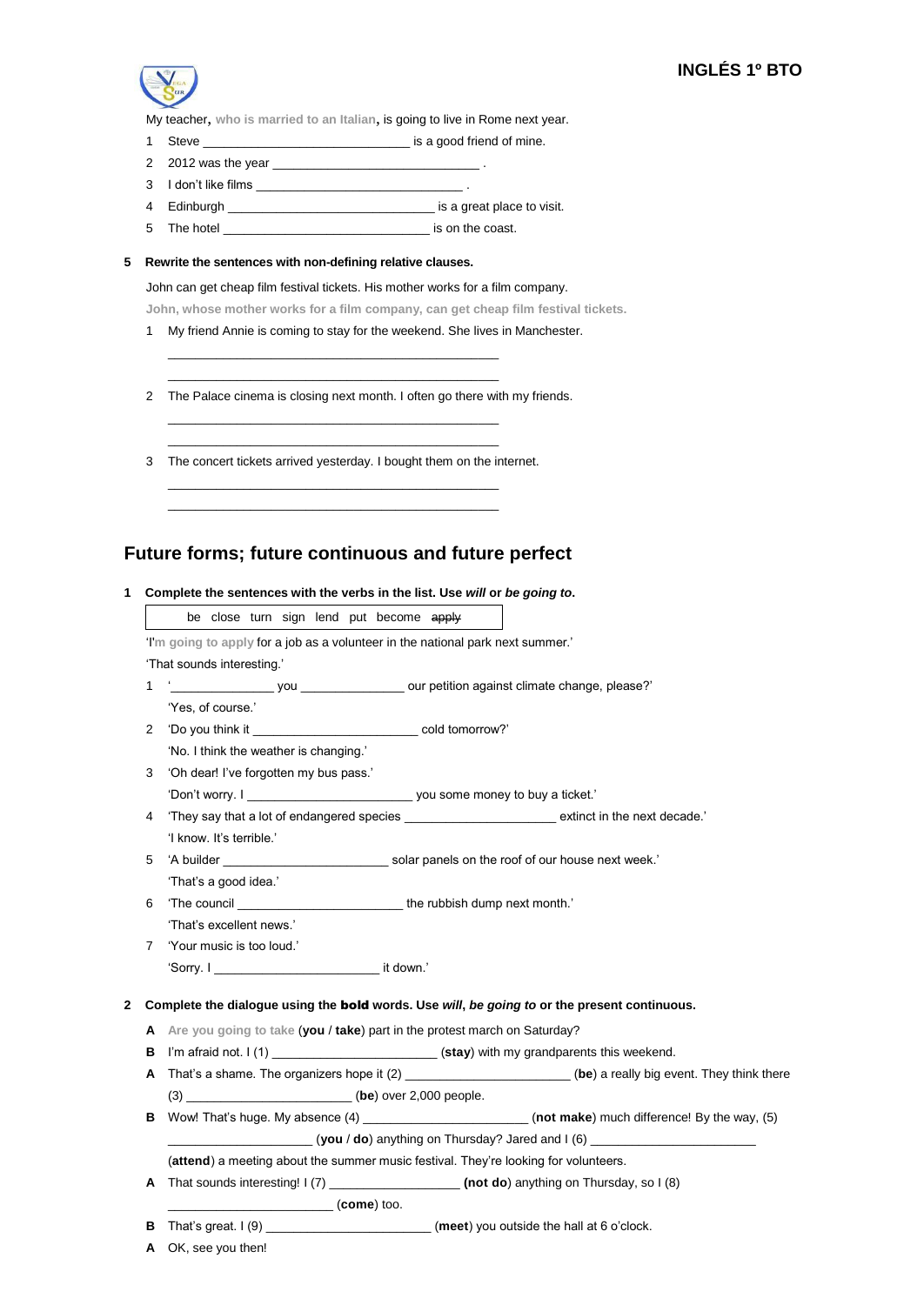

## **3 Write sentences using suitable future forms.**

Sheila / probably / not go / to university

**Sheila probably won't go to university**

- 1 It / be / hot / on Sunday
- \_\_\_\_\_\_\_\_\_\_\_\_\_\_\_\_\_\_\_\_\_\_\_\_\_\_\_\_\_\_\_\_\_\_\_\_\_\_ 2 We / meet / Joe and Sam / for lunch / tomorrow

\_\_\_\_\_\_\_\_\_\_\_\_\_\_\_\_\_\_\_\_\_\_\_\_\_\_\_\_\_\_\_\_\_\_\_\_\_\_

\_\_\_\_\_\_\_\_\_\_\_\_\_\_\_\_\_\_\_\_\_\_\_\_\_\_\_\_\_\_\_\_\_\_\_\_\_\_

\_\_\_\_\_\_\_\_\_\_\_\_\_\_\_\_\_\_\_\_\_\_\_\_\_\_\_\_\_\_\_\_\_\_\_\_\_\_

\_\_\_\_\_\_\_\_\_\_\_\_\_\_\_\_\_\_\_\_\_\_\_\_\_\_\_\_\_\_\_\_\_\_\_\_\_\_

\_\_\_\_\_\_\_\_\_\_\_\_\_\_\_\_\_\_\_\_\_\_\_\_\_\_\_\_\_\_\_\_\_\_\_\_\_\_

\_\_\_\_\_\_\_\_\_\_\_\_\_\_\_\_\_\_\_\_\_\_\_\_\_\_\_\_\_\_\_\_\_\_\_\_\_\_

- 3 This time next week / I / fly / to Canada
- 4 By September / I hope / I / find / a job
- 5 I promise / I / not start / until you arrive
- 6 What / you / do / when you leave school?
- 7 I / help / you / carry / your suitcase

#### **4 Rewrite the sentences with the future continuous or future perfect form of the** bold **verbs.**

My exams are in June. (**finish**)

By the end of June, **I'll have finished my exams**.

- 1 Sam is leaving school in December. (**leave**) By January, Sam
- 2 Our train arrives London at 4 o'clock. (**arrive**) At 4 o'clock, we  $\_\_$
- 3 My cousin will meet you at the station. (**wait**) When you arrive, my cousin
- 4 I won't finish this book before I go to bed. (**read**) By the time I go to bed, I \_\_\_\_\_\_\_\_\_\_\_\_\_\_\_\_\_\_\_\_\_\_\_\_\_\_\_\_\_\_\_ this book.
- 5 Between 2 o'clock and 4 o'clock tomorrow I have an exam. (**take**) At 3 o'clock tomorrow, I \_\_\_\_\_\_\_\_\_\_\_\_\_\_\_\_\_\_\_\_\_ an exam.
- 6 My plane lands in Miami at 5 o'clock on Saturday. (**sit**) At 4.30 tomorrow, I
- 7 My brother is moving to Canada in July. (**go**) In August, my brother \_\_\_\_\_\_\_\_\_\_\_\_\_\_\_ to Canada.
- 8 I will mend my bike tomorrow. (**mend**) By the end of tomorrow, I \_\_\_\_\_\_\_\_\_\_\_\_\_\_\_\_\_ my bike.

# **First, second and third conditionals**

|  |  | 1 Complete the sentences with the words in the list. |  |  |  |  |
|--|--|------------------------------------------------------|--|--|--|--|
|--|--|------------------------------------------------------|--|--|--|--|

|                                                                       | have would unless if used hadn't will |  |  |
|-----------------------------------------------------------------------|---------------------------------------|--|--|
| If we all use clean cars in the future, we will reduce air pollution. |                                       |  |  |

1 A lot of wildlife species will disappear in the next few years \_\_\_\_\_\_\_\_\_\_\_\_\_\_\_\_\_\_\_\_ we protect them.

- 2 If more people \_\_\_\_\_\_\_\_\_\_\_\_\_\_\_\_\_\_\_\_\_\_\_\_\_\_ public transport, we would save energy.
- 3 If you hadn't gone to the party last night, you would never \_\_\_\_\_\_\_\_\_\_\_\_\_\_\_\_\_\_\_\_ met Joanna.
- 4 I \_\_\_\_\_\_\_\_\_\_\_\_\_\_\_\_\_\_\_\_\_\_\_\_\_ buy an electric car if I lived in a city.
- 5 They won't get fit \_\_\_\_\_\_\_\_\_\_\_\_\_\_\_\_\_\_\_\_ they don't get more exercise.
- 6 If I \_\_\_\_\_\_\_\_\_\_\_\_\_\_\_\_\_\_\_\_ sprained my ankle, I would have played in the final.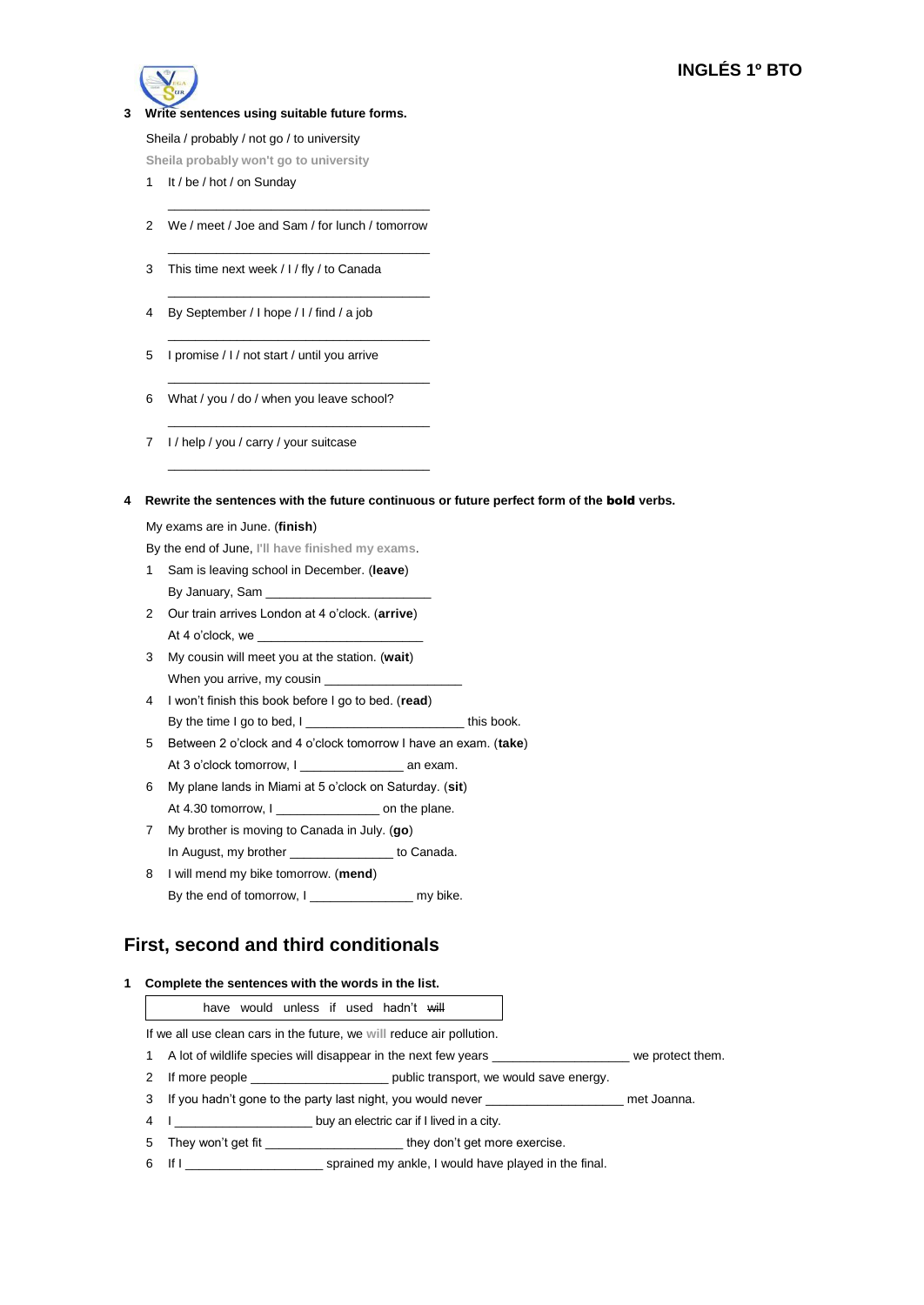

## **2 Rewrite the first conditional sentences using the** bold **words.**

## We won't need an umbrella unless it rains. (**if**)

**We won't need an umbrella if it doesn't rain.**

1 You won't lose weight if you don't change your diet. (**unless**) \_\_\_\_\_\_\_\_\_\_\_\_\_\_\_\_\_\_\_\_\_\_\_\_\_\_\_\_\_\_\_\_\_\_\_\_\_\_\_\_\_\_\_\_\_\_

\_\_\_\_\_\_\_\_\_\_\_\_\_\_\_\_\_\_\_\_\_\_\_\_\_\_\_\_\_\_\_\_\_\_\_\_\_\_\_\_\_\_\_\_\_\_

\_\_\_\_\_\_\_\_\_\_\_\_\_\_\_\_\_\_\_\_\_\_\_\_\_\_\_\_\_\_\_\_\_\_\_\_\_\_\_\_\_\_\_\_\_\_

\_\_\_\_\_\_\_\_\_\_\_\_\_\_\_\_\_\_\_\_\_\_\_\_\_\_\_\_\_\_\_\_\_\_\_\_\_\_\_\_\_\_\_\_\_\_

\_\_\_\_\_\_\_\_\_\_\_\_\_\_\_\_\_\_\_\_\_\_\_\_\_\_\_\_\_\_\_\_\_\_\_\_\_\_\_\_\_\_\_\_\_\_

- 2 I won't walk to school unless I have to. (**if**)
- 3 You won't have anything for lunch if you don't go shopping. (**unless**)
- 4 Her ankle won't get better unless she rests it. (**if**)
- 5 I won't go jogging today unless the weather improves. (**if**)

#### **3 Use the information to write second conditional sentences.**

I haven't got enough money, so I can't buy a new bicycle.

If I **had enough money, I'd buy a new bicycle.**

- 1 Kelly feels lonely because she hasn't got any friends. Kelly \_\_\_\_\_\_\_\_\_\_\_\_\_\_\_\_\_\_\_\_\_\_\_\_\_\_\_\_\_\_\_\_\_\_\_\_\_\_\_\_\_
- 2 Dave eats a lot of sweets. He has problems with his teeth. Dave
- 3 Sue doesn't concentrate in class. She gets bad marks. Sue \_\_\_\_\_\_\_\_\_\_\_\_\_\_\_\_\_\_\_\_\_\_\_\_\_\_\_\_\_\_\_\_\_\_\_\_\_\_\_\_\_\_
- 4 Mary finishes work late. She doesn't go out with her friends. If Mary
- **4 Complete the third conditional sentences with the correct form of the verbs in the list.**

not eat / not be play / win be / see win / train come / let know / send not break / not go

If they **had played** better, they **would have won** the game.

- 1 Pat \_\_\_\_\_\_\_\_\_\_\_\_\_\_\_\_\_\_\_\_\_\_\_\_\_ to the concert with us if her parents \_\_\_\_\_\_\_\_\_\_\_\_\_\_\_\_\_\_\_\_\_\_\_\_\_ her.
- 2 If we \_\_\_\_\_\_\_\_\_\_\_\_\_\_\_\_\_\_\_\_\_\_\_\_\_ that horrible fish, I'm sure we \_\_\_\_\_\_\_\_\_\_\_\_\_\_\_\_\_\_\_\_\_\_\_\_\_ sick.
- 3 Sam \_\_\_\_\_\_\_\_\_\_\_\_\_\_\_\_\_\_\_\_\_\_\_\_\_ his arm if he \_\_\_\_\_\_\_\_\_\_\_\_\_\_\_\_\_\_\_\_\_\_\_\_\_ rock climbing.
- 4 If Sarah \_\_\_\_\_\_\_\_\_\_\_\_\_\_\_\_\_\_\_\_\_\_\_\_\_ at the party last night, I'm sure I \_\_\_\_\_\_\_\_\_\_\_\_\_\_\_\_\_\_\_\_\_\_\_\_\_ her.
- 5 If I \_\_\_\_\_\_\_\_\_\_\_\_\_\_\_\_\_\_\_\_\_\_\_\_\_ Tom's new address, I \_\_\_\_\_\_\_\_\_\_\_\_\_\_\_\_\_\_\_\_\_\_\_\_\_ him a postcard when I was on holiday.
- 6 I'm sure they \_\_\_\_\_\_\_\_\_\_\_\_\_\_\_\_\_\_\_\_\_\_\_\_\_ the basketball competition if they \_\_\_\_\_\_\_\_\_\_\_\_\_\_\_\_\_\_\_\_\_\_\_\_\_ regularly.

## **5 Complete the second sentence so that it has a similar meaning to the first sentence. Use the third conditional.**

She became a golf champion because she practised every week.

\_\_\_\_\_\_\_\_\_\_\_\_\_\_\_\_\_\_\_\_\_\_\_\_\_\_\_\_\_\_\_\_\_\_\_\_\_\_\_\_\_\_\_\_\_\_\_\_

If she hadn't practised every week, she **wouldn't have become a golf champion.**

1 We got home late because we missed the last bus.

We wouldn't have got home late \_

- 2 I didn't go to the cinema because I didn't have any money. I would have gone
- 3 He didn't take part in the competition because he had hurt his arm. If he hadn't  $\_$

\_\_\_\_\_\_\_\_\_\_\_\_\_\_\_\_\_\_\_\_\_\_\_\_\_\_\_\_\_\_\_\_\_\_\_\_\_\_\_\_\_\_\_\_\_\_\_\_

\_\_\_\_\_\_\_\_\_\_\_\_\_\_\_\_\_\_\_\_\_\_\_\_\_\_\_\_\_\_\_\_\_\_\_\_\_\_\_\_\_\_\_\_\_\_\_\_

\_\_\_\_\_\_\_\_\_\_\_\_\_\_\_\_\_\_\_\_\_\_\_\_\_\_\_\_\_\_\_\_\_\_\_\_\_\_\_\_\_\_\_\_\_\_\_\_

4 I bought a new tennis racket because I had lost my old one. I wouldn't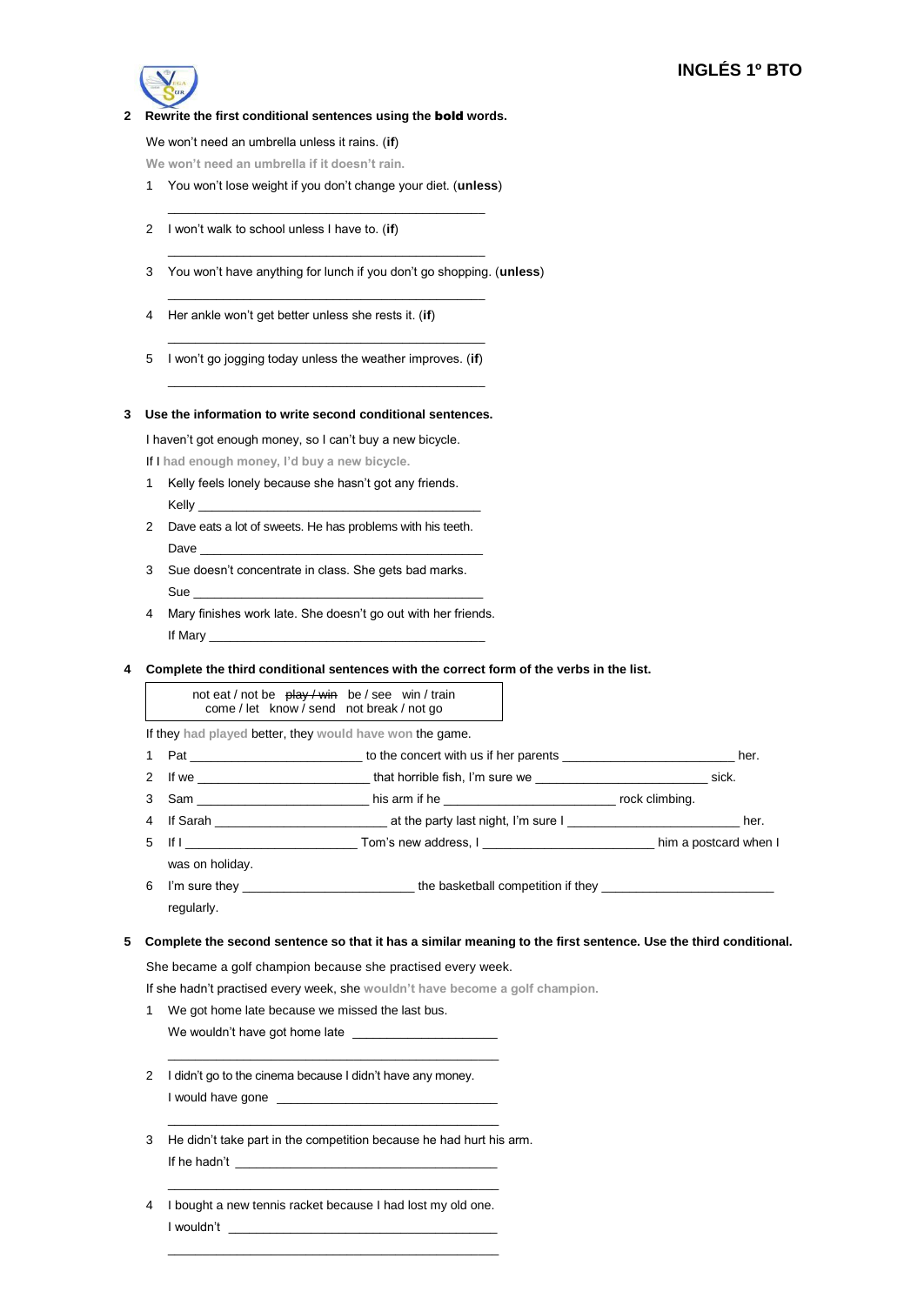

- They weren't fit, so they didn't finish the race. They  $\overline{\phantom{a}}$
- 6 I went to the concert on Saturday because a friend invited me.  $I$  wouldn't  $\_\_$

\_\_\_\_\_\_\_\_\_\_\_\_\_\_\_\_\_\_\_\_\_\_\_\_\_\_\_\_\_\_\_\_\_\_\_\_\_\_\_\_\_\_\_\_\_\_\_\_

\_\_\_\_\_\_\_\_\_\_\_\_\_\_\_\_\_\_\_\_\_\_\_\_\_\_\_\_\_\_\_\_\_\_\_\_\_\_\_\_\_\_\_\_\_\_\_\_

# **The passive; the passive with** *by*

## **1 Complete the passive sentences with the words in the list.**

has been repainted is grown had been stolen will be sold are being produced was repaired was being watched

A third of the world's coffee **is grown** in Brazil.

- 1 More environmentally friendly clothes \_\_\_\_\_\_\_\_\_\_\_\_\_\_\_\_\_\_\_\_\_\_\_\_\_\_\_\_\_\_these days.
- 2 My bedroom \_\_\_\_\_\_\_\_\_\_\_\_\_\_\_\_\_\_\_\_\_\_\_\_\_\_\_ recently and it looks great.
- 3 He knew that he \_\_\_\_\_\_\_\_\_\_\_\_\_\_\_\_\_\_\_\_\_\_\_ .
- 4 Our car \_\_\_\_\_\_\_\_\_\_\_\_\_\_\_\_\_\_\_\_\_\_\_ yesterday and it broke down again today!
- 5 When I realized that my password \_\_\_\_\_\_\_\_\_\_\_\_\_\_\_\_\_\_\_\_\_\_\_, it was too late.
- 6 Economists predict that more products \_\_\_\_\_\_\_\_\_\_\_\_\_\_\_\_\_\_\_\_\_\_\_ online next year than ever before.

## **2 Complete the text with passive forms of the** bold **verbs.**

Coffee **was first drunk** (**first** / **drink**) in the Middle East in the fifteenth century after it

- (1) \_\_\_\_\_\_\_\_\_\_\_\_\_\_\_\_\_\_\_\_\_\_\_\_\_ (**discover**) in Ethiopia a century earlier. It wasn't until the seventeenth century that
- it (2) \_\_\_\_\_\_\_\_\_\_\_\_\_\_\_\_\_\_\_\_\_\_\_\_\_ (**introduce**) into Europe. By the beginning of the nineteenth century, coffee (3) \_\_\_\_\_\_\_\_\_\_\_\_\_\_\_\_\_\_\_\_\_\_\_\_\_ (**consume**) in coffee houses throughout Europe and America. Today, coffee is the second most important trading product in the world. Every day, 1.6 billion cups of coffee (4) \_\_\_\_\_\_\_\_\_\_\_\_\_\_\_\_\_\_\_\_\_\_\_\_\_ (**drink**) worldwide. It (5) \_\_\_\_\_\_\_\_\_\_\_\_\_\_\_\_\_\_\_\_\_\_\_\_\_ (**grow**) throughout Africa and South America, and one third of all coffee beans (6) \_\_\_\_\_\_\_\_\_\_\_\_\_\_\_\_\_\_\_\_\_\_\_\_\_\_\_(**produce**) in Brazil. These days, coffee houses are as popular as ever and the world's largest chain is Starbucks. The company (7) \_\_\_\_\_\_\_\_\_\_\_\_\_\_\_\_\_\_\_\_\_\_\_\_\_ (**start**) in Seattle in 1971 and is now a global brand with more than 15,000 cafés in 50 countries. In the early days, Starbucks (8) \_\_\_\_\_\_\_\_\_\_\_\_\_\_\_\_\_\_\_\_\_\_\_\_\_ (**criticize**) for its negative impact on the environment and unethical practices. However, in the last few years, a lot (9) \_\_\_\_\_\_\_\_\_\_\_\_\_\_\_\_\_\_\_\_\_\_\_\_\_ (**do**) to change this image. Fairtrade coffee (10) \_\_\_\_\_\_\_\_\_\_\_\_\_\_\_\_\_\_\_\_\_\_\_\_\_ (**serve**) in most of its cafés, and water consumption (11) \_\_\_\_\_\_\_\_\_\_\_\_\_\_\_\_\_\_\_\_\_\_\_\_\_ (**reduce**) considerably. In the future, Starbucks cafés (12) \_\_\_\_\_\_\_\_\_\_\_\_\_\_\_\_\_\_\_\_\_\_\_\_\_ (**build**) using recycled materials and they (13) \_\_\_\_\_\_\_\_\_\_\_\_\_\_\_\_\_\_\_\_\_\_\_\_\_ (**design**) to save energy.

#### **3 Which sentences are** *not* **natural uses of the passive? Rewrite them in the active.**

Twenty kilos of ice cream were eaten by my family last year.

**My family ate twenty kilos of ice cream last year.**

1 The latest version of the computer game has just been released. \_\_\_\_\_\_\_\_\_\_\_\_\_\_\_\_\_\_\_\_\_\_\_\_\_\_\_\_\_\_\_\_\_\_\_\_\_\_\_\_\_\_\_\_\_\_

\_\_\_\_\_\_\_\_\_\_\_\_\_\_\_\_\_\_\_\_\_\_\_\_\_\_\_\_\_\_\_\_\_\_\_\_\_\_\_\_\_\_\_\_\_\_

\_\_\_\_\_\_\_\_\_\_\_\_\_\_\_\_\_\_\_\_\_\_\_\_\_\_\_\_\_\_\_\_\_\_\_\_\_\_\_\_\_\_\_\_\_\_

\_\_\_\_\_\_\_\_\_\_\_\_\_\_\_\_\_\_\_\_\_\_\_\_\_\_\_\_\_\_\_\_\_\_\_\_\_\_\_\_\_\_\_\_\_\_

\_\_\_\_\_\_\_\_\_\_\_\_\_\_\_\_\_\_\_\_\_\_\_\_\_\_\_\_\_\_\_\_\_\_\_\_\_\_\_\_\_\_\_\_\_\_

\_\_\_\_\_\_\_\_\_\_\_\_\_\_\_\_\_\_\_\_\_\_\_\_\_\_\_\_\_\_\_\_\_\_\_\_\_\_\_\_\_\_\_\_\_\_

\_\_\_\_\_\_\_\_\_\_\_\_\_\_\_\_\_\_\_\_\_\_\_\_\_\_\_\_\_\_\_\_\_\_\_\_\_\_\_\_\_\_\_\_\_\_

- 2 Six cups of coffee are drunk by my brother every day.
- 3 Finland is the country where the most coffee is consumed per person.
- 4 A lot of music has been downloaded by Dave.
- 5 Only cash is accepted here.
- 6 These delicious cakes were made by my mother.
- 7 The first European ice cream was made in Italy and eaten by the Emperor Nero.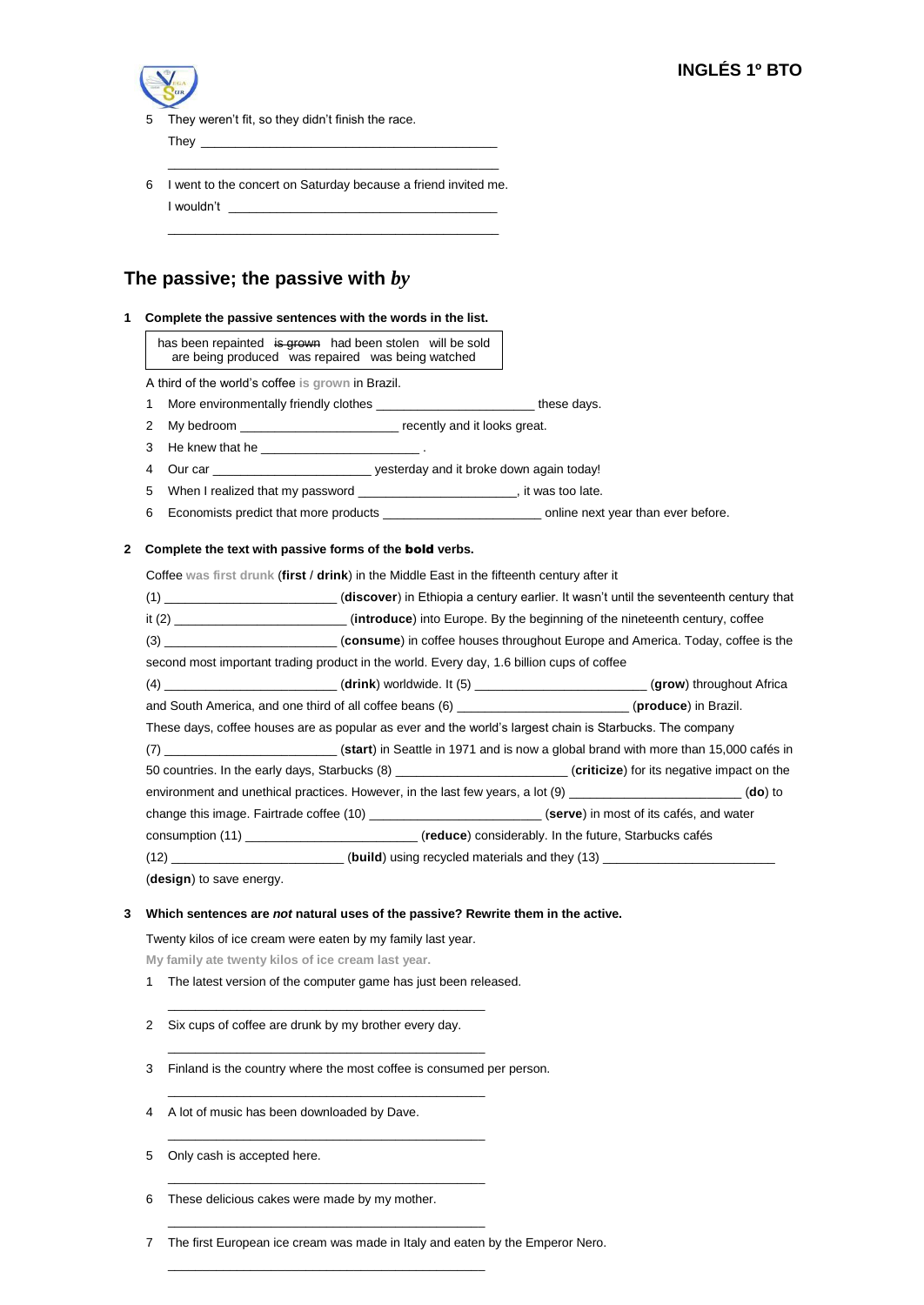

The TV is being watched by the whole family.

#### **4 Write passive sentences. Use** *by* **+ agent.**

The World Wide Web / invent / Tim Berners-Lee

**The World Wide Web was invented by Tim Berners-Lee.**

1 The actors / already replace / a stuntman / in two scenes

\_\_\_\_\_\_\_\_\_\_\_\_\_\_\_\_\_\_\_\_\_\_\_\_\_\_\_\_\_\_\_\_\_\_\_\_\_\_\_\_\_\_\_\_\_\_

\_\_\_\_\_\_\_\_\_\_\_\_\_\_\_\_\_\_\_\_\_\_\_\_\_\_\_\_\_\_\_\_\_\_\_\_\_\_\_\_\_\_\_\_\_\_

\_\_\_\_\_\_\_\_\_\_\_\_\_\_\_\_\_\_\_\_\_\_\_\_\_\_\_\_\_\_\_\_\_\_\_\_\_\_\_\_\_\_\_\_\_\_

 $\overline{\phantom{a}}$  , and the contract of the contract of the contract of the contract of the contract of the contract of the contract of the contract of the contract of the contract of the contract of the contract of the contrac

\_\_\_\_\_\_\_\_\_\_\_\_\_\_\_\_\_\_\_\_\_\_\_\_\_\_\_\_\_\_\_\_\_\_\_\_\_\_\_\_\_\_\_\_\_\_

\_\_\_\_\_\_\_\_\_\_\_\_\_\_\_\_\_\_\_\_\_\_\_\_\_\_\_\_\_\_\_\_\_\_\_\_\_\_\_\_\_\_\_\_\_\_

\_\_\_\_\_\_\_\_\_\_\_\_\_\_\_\_\_\_\_\_\_\_\_\_\_\_\_\_\_\_\_\_\_\_\_\_\_\_\_\_\_\_\_\_\_\_

\_\_\_\_\_\_\_\_\_\_\_\_\_\_\_\_\_\_\_\_\_\_\_\_\_\_\_\_\_\_\_\_\_\_\_\_\_\_\_\_\_\_\_\_\_\_

- 2 Cocoa / grow / small farmers / all over Africa
- 3 Information / collect / scientists / at the moment
- 4 Most special effects / create / computers / these days
- 5 The paintings / steal / from the gallery / a gang of thieves
- 6 Microsoft / start / Bill Gates / in 1975
- 7 A lot of rice / eat / Japanese people

## **Reported speech; reported orders and suggestions**

**1 Complete the reported sentences with the correct form of the** bold **verbs.**

Joe told me that he **hadn't seen** Maria for a while. (**not see**)

- 1 She asked us if we \_\_\_\_\_\_\_\_\_\_\_\_\_\_\_\_\_\_\_\_ to the USA. (**be**)
- 2 Max said that Karen never \_\_\_\_\_\_\_\_\_\_\_\_\_\_\_\_\_\_\_\_ lies. (**tell**)
- 3 Dad told us that he \_\_\_\_\_\_\_\_\_\_\_\_\_\_\_\_\_\_\_\_ his motorbike yesterday. (**sell**)
- 4 The teacher said that we \_\_\_\_\_\_\_\_\_\_\_\_\_\_\_\_\_\_\_\_ a test next Monday. (**have**)
- 5 He asked me if I \_\_\_\_\_\_\_\_\_\_\_\_\_\_\_\_\_\_\_\_ this week. (**revise**)
- 6 Sara told us that she \_\_\_\_\_\_\_\_\_\_\_\_\_\_\_\_\_\_\_\_ to get a holiday job. (**want**)

#### **2 Rewrite the sentences in reported speech.**

'I'm going home.'

She said that **she was going home**.

- 1 'My friend always tells the truth.'
- Janet said that
- 2 'I missed the bus.' Billy told us that
- 3 'We don't understand the exercise.' The students told the teacher that
- 4 'I won't have time to go shopping.' My mum said that  $\_$
- 5 'I've never had such a delicious meal.' Robert told the waiter that
- 6 'I can't go to the restaurant.' My sister said that
- **3 Read the dialogue. Complete the summary with the pronouns in the list.**

\_\_\_\_\_\_\_\_\_\_\_\_\_\_\_\_\_\_\_\_\_\_\_\_\_\_\_\_\_\_\_\_\_\_\_\_\_\_\_\_\_\_\_\_\_\_\_ .

\_\_\_\_\_\_\_\_\_\_\_\_\_\_\_\_\_\_\_\_\_\_\_\_\_\_\_\_\_\_\_\_\_\_\_\_\_\_\_\_\_\_\_\_\_\_\_ .

**Helen** I want to meet your brother.

**Dave** I'll introduce him to you after basketball practice.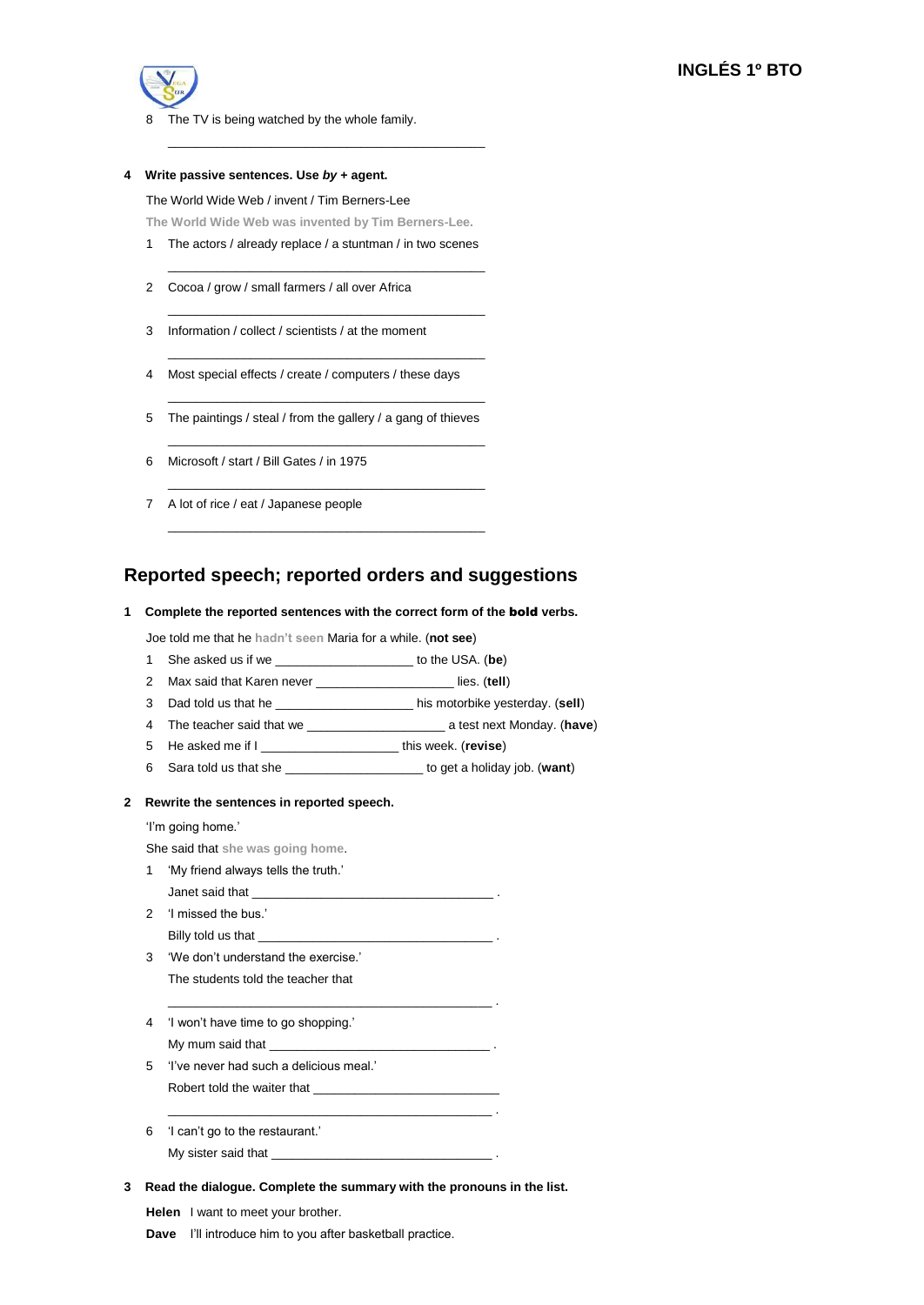

**Helen** Sara and I saw him play in the basketball final.

We both liked his style.

| her she his him she him they his he<br>Helen told Dave that she wanted to meet (1) _________________ brother. Dave said that (2) _________________ would<br>introduce (3) ________________ to (4) ___________________ after basketball practice. Helen said that<br>Complete the reported questions.<br>'What time are you leaving?' I asked Mary.<br>I asked Mary what time she was leaving.<br>'Do you like basketball?' John asked me.<br>'Have you done your homework?' the teacher asked us. |                                                                                                                                                                                                                                                                                                                                                                          |                                                                                                                                                                                                                                                                                                                                                                                                                                                                                                                                                                                                                                                    |
|---------------------------------------------------------------------------------------------------------------------------------------------------------------------------------------------------------------------------------------------------------------------------------------------------------------------------------------------------------------------------------------------------------------------------------------------------------------------------------------------------|--------------------------------------------------------------------------------------------------------------------------------------------------------------------------------------------------------------------------------------------------------------------------------------------------------------------------------------------------------------------------|----------------------------------------------------------------------------------------------------------------------------------------------------------------------------------------------------------------------------------------------------------------------------------------------------------------------------------------------------------------------------------------------------------------------------------------------------------------------------------------------------------------------------------------------------------------------------------------------------------------------------------------------------|
|                                                                                                                                                                                                                                                                                                                                                                                                                                                                                                   |                                                                                                                                                                                                                                                                                                                                                                          |                                                                                                                                                                                                                                                                                                                                                                                                                                                                                                                                                                                                                                                    |
|                                                                                                                                                                                                                                                                                                                                                                                                                                                                                                   |                                                                                                                                                                                                                                                                                                                                                                          |                                                                                                                                                                                                                                                                                                                                                                                                                                                                                                                                                                                                                                                    |
|                                                                                                                                                                                                                                                                                                                                                                                                                                                                                                   |                                                                                                                                                                                                                                                                                                                                                                          |                                                                                                                                                                                                                                                                                                                                                                                                                                                                                                                                                                                                                                                    |
|                                                                                                                                                                                                                                                                                                                                                                                                                                                                                                   |                                                                                                                                                                                                                                                                                                                                                                          |                                                                                                                                                                                                                                                                                                                                                                                                                                                                                                                                                                                                                                                    |
|                                                                                                                                                                                                                                                                                                                                                                                                                                                                                                   |                                                                                                                                                                                                                                                                                                                                                                          |                                                                                                                                                                                                                                                                                                                                                                                                                                                                                                                                                                                                                                                    |
|                                                                                                                                                                                                                                                                                                                                                                                                                                                                                                   |                                                                                                                                                                                                                                                                                                                                                                          |                                                                                                                                                                                                                                                                                                                                                                                                                                                                                                                                                                                                                                                    |
|                                                                                                                                                                                                                                                                                                                                                                                                                                                                                                   |                                                                                                                                                                                                                                                                                                                                                                          |                                                                                                                                                                                                                                                                                                                                                                                                                                                                                                                                                                                                                                                    |
|                                                                                                                                                                                                                                                                                                                                                                                                                                                                                                   |                                                                                                                                                                                                                                                                                                                                                                          |                                                                                                                                                                                                                                                                                                                                                                                                                                                                                                                                                                                                                                                    |
|                                                                                                                                                                                                                                                                                                                                                                                                                                                                                                   |                                                                                                                                                                                                                                                                                                                                                                          |                                                                                                                                                                                                                                                                                                                                                                                                                                                                                                                                                                                                                                                    |
|                                                                                                                                                                                                                                                                                                                                                                                                                                                                                                   |                                                                                                                                                                                                                                                                                                                                                                          |                                                                                                                                                                                                                                                                                                                                                                                                                                                                                                                                                                                                                                                    |
|                                                                                                                                                                                                                                                                                                                                                                                                                                                                                                   |                                                                                                                                                                                                                                                                                                                                                                          |                                                                                                                                                                                                                                                                                                                                                                                                                                                                                                                                                                                                                                                    |
|                                                                                                                                                                                                                                                                                                                                                                                                                                                                                                   |                                                                                                                                                                                                                                                                                                                                                                          |                                                                                                                                                                                                                                                                                                                                                                                                                                                                                                                                                                                                                                                    |
| 'Can I go to the concert?' Sally asked her mum.                                                                                                                                                                                                                                                                                                                                                                                                                                                   |                                                                                                                                                                                                                                                                                                                                                                          |                                                                                                                                                                                                                                                                                                                                                                                                                                                                                                                                                                                                                                                    |
|                                                                                                                                                                                                                                                                                                                                                                                                                                                                                                   |                                                                                                                                                                                                                                                                                                                                                                          |                                                                                                                                                                                                                                                                                                                                                                                                                                                                                                                                                                                                                                                    |
|                                                                                                                                                                                                                                                                                                                                                                                                                                                                                                   |                                                                                                                                                                                                                                                                                                                                                                          |                                                                                                                                                                                                                                                                                                                                                                                                                                                                                                                                                                                                                                                    |
|                                                                                                                                                                                                                                                                                                                                                                                                                                                                                                   |                                                                                                                                                                                                                                                                                                                                                                          |                                                                                                                                                                                                                                                                                                                                                                                                                                                                                                                                                                                                                                                    |
|                                                                                                                                                                                                                                                                                                                                                                                                                                                                                                   |                                                                                                                                                                                                                                                                                                                                                                          |                                                                                                                                                                                                                                                                                                                                                                                                                                                                                                                                                                                                                                                    |
|                                                                                                                                                                                                                                                                                                                                                                                                                                                                                                   |                                                                                                                                                                                                                                                                                                                                                                          |                                                                                                                                                                                                                                                                                                                                                                                                                                                                                                                                                                                                                                                    |
|                                                                                                                                                                                                                                                                                                                                                                                                                                                                                                   |                                                                                                                                                                                                                                                                                                                                                                          |                                                                                                                                                                                                                                                                                                                                                                                                                                                                                                                                                                                                                                                    |
|                                                                                                                                                                                                                                                                                                                                                                                                                                                                                                   |                                                                                                                                                                                                                                                                                                                                                                          |                                                                                                                                                                                                                                                                                                                                                                                                                                                                                                                                                                                                                                                    |
|                                                                                                                                                                                                                                                                                                                                                                                                                                                                                                   |                                                                                                                                                                                                                                                                                                                                                                          |                                                                                                                                                                                                                                                                                                                                                                                                                                                                                                                                                                                                                                                    |
|                                                                                                                                                                                                                                                                                                                                                                                                                                                                                                   |                                                                                                                                                                                                                                                                                                                                                                          |                                                                                                                                                                                                                                                                                                                                                                                                                                                                                                                                                                                                                                                    |
| why that if had suggested told where                                                                                                                                                                                                                                                                                                                                                                                                                                                              |                                                                                                                                                                                                                                                                                                                                                                          |                                                                                                                                                                                                                                                                                                                                                                                                                                                                                                                                                                                                                                                    |
|                                                                                                                                                                                                                                                                                                                                                                                                                                                                                                   |                                                                                                                                                                                                                                                                                                                                                                          |                                                                                                                                                                                                                                                                                                                                                                                                                                                                                                                                                                                                                                                    |
|                                                                                                                                                                                                                                                                                                                                                                                                                                                                                                   |                                                                                                                                                                                                                                                                                                                                                                          |                                                                                                                                                                                                                                                                                                                                                                                                                                                                                                                                                                                                                                                    |
|                                                                                                                                                                                                                                                                                                                                                                                                                                                                                                   |                                                                                                                                                                                                                                                                                                                                                                          |                                                                                                                                                                                                                                                                                                                                                                                                                                                                                                                                                                                                                                                    |
|                                                                                                                                                                                                                                                                                                                                                                                                                                                                                                   |                                                                                                                                                                                                                                                                                                                                                                          |                                                                                                                                                                                                                                                                                                                                                                                                                                                                                                                                                                                                                                                    |
|                                                                                                                                                                                                                                                                                                                                                                                                                                                                                                   |                                                                                                                                                                                                                                                                                                                                                                          |                                                                                                                                                                                                                                                                                                                                                                                                                                                                                                                                                                                                                                                    |
|                                                                                                                                                                                                                                                                                                                                                                                                                                                                                                   |                                                                                                                                                                                                                                                                                                                                                                          |                                                                                                                                                                                                                                                                                                                                                                                                                                                                                                                                                                                                                                                    |
|                                                                                                                                                                                                                                                                                                                                                                                                                                                                                                   |                                                                                                                                                                                                                                                                                                                                                                          |                                                                                                                                                                                                                                                                                                                                                                                                                                                                                                                                                                                                                                                    |
|                                                                                                                                                                                                                                                                                                                                                                                                                                                                                                   |                                                                                                                                                                                                                                                                                                                                                                          |                                                                                                                                                                                                                                                                                                                                                                                                                                                                                                                                                                                                                                                    |
|                                                                                                                                                                                                                                                                                                                                                                                                                                                                                                   |                                                                                                                                                                                                                                                                                                                                                                          |                                                                                                                                                                                                                                                                                                                                                                                                                                                                                                                                                                                                                                                    |
|                                                                                                                                                                                                                                                                                                                                                                                                                                                                                                   |                                                                                                                                                                                                                                                                                                                                                                          |                                                                                                                                                                                                                                                                                                                                                                                                                                                                                                                                                                                                                                                    |
|                                                                                                                                                                                                                                                                                                                                                                                                                                                                                                   |                                                                                                                                                                                                                                                                                                                                                                          |                                                                                                                                                                                                                                                                                                                                                                                                                                                                                                                                                                                                                                                    |
|                                                                                                                                                                                                                                                                                                                                                                                                                                                                                                   |                                                                                                                                                                                                                                                                                                                                                                          |                                                                                                                                                                                                                                                                                                                                                                                                                                                                                                                                                                                                                                                    |
|                                                                                                                                                                                                                                                                                                                                                                                                                                                                                                   |                                                                                                                                                                                                                                                                                                                                                                          |                                                                                                                                                                                                                                                                                                                                                                                                                                                                                                                                                                                                                                                    |
|                                                                                                                                                                                                                                                                                                                                                                                                                                                                                                   |                                                                                                                                                                                                                                                                                                                                                                          |                                                                                                                                                                                                                                                                                                                                                                                                                                                                                                                                                                                                                                                    |
|                                                                                                                                                                                                                                                                                                                                                                                                                                                                                                   |                                                                                                                                                                                                                                                                                                                                                                          |                                                                                                                                                                                                                                                                                                                                                                                                                                                                                                                                                                                                                                                    |
|                                                                                                                                                                                                                                                                                                                                                                                                                                                                                                   |                                                                                                                                                                                                                                                                                                                                                                          |                                                                                                                                                                                                                                                                                                                                                                                                                                                                                                                                                                                                                                                    |
|                                                                                                                                                                                                                                                                                                                                                                                                                                                                                                   |                                                                                                                                                                                                                                                                                                                                                                          |                                                                                                                                                                                                                                                                                                                                                                                                                                                                                                                                                                                                                                                    |
|                                                                                                                                                                                                                                                                                                                                                                                                                                                                                                   |                                                                                                                                                                                                                                                                                                                                                                          |                                                                                                                                                                                                                                                                                                                                                                                                                                                                                                                                                                                                                                                    |
|                                                                                                                                                                                                                                                                                                                                                                                                                                                                                                   |                                                                                                                                                                                                                                                                                                                                                                          |                                                                                                                                                                                                                                                                                                                                                                                                                                                                                                                                                                                                                                                    |
|                                                                                                                                                                                                                                                                                                                                                                                                                                                                                                   |                                                                                                                                                                                                                                                                                                                                                                          |                                                                                                                                                                                                                                                                                                                                                                                                                                                                                                                                                                                                                                                    |
| 'Don't shout!' the teacher said to me.                                                                                                                                                                                                                                                                                                                                                                                                                                                            |                                                                                                                                                                                                                                                                                                                                                                          |                                                                                                                                                                                                                                                                                                                                                                                                                                                                                                                                                                                                                                                    |
|                                                                                                                                                                                                                                                                                                                                                                                                                                                                                                   | 'Will you come shopping with me?' I asked my sister.<br>'Where did you stay last weekend?' Tim asked me.<br>Complete the sentences. Use the words in the list.<br>I asked Jack if he had enjoyed the concert.<br>'Why don't we go for a pizza?' Sam asked us.<br>'Don't worry about the exam,' my sister said to me.<br>'Why don't you buy a dictionary?' I asked Polly. | Sally asked her mum entitled and the same of the sales of the same of the same of the same of the same of the<br>'Why did you buy a new mobile phone?' my mum asked me.<br>Jane asked me why I _______________________ bought a new computer.<br>My mum asked us _______________________ we had been.<br>My friend suggested ______________________ we meet at the café.<br>The policeman _______________________________the boy to move his bicycle.<br>Complete the orders and requests. Use told or suggested.<br>'Don't make so much noise!' the librarian said to the students.<br>The librarian told the students not to make so much noise. |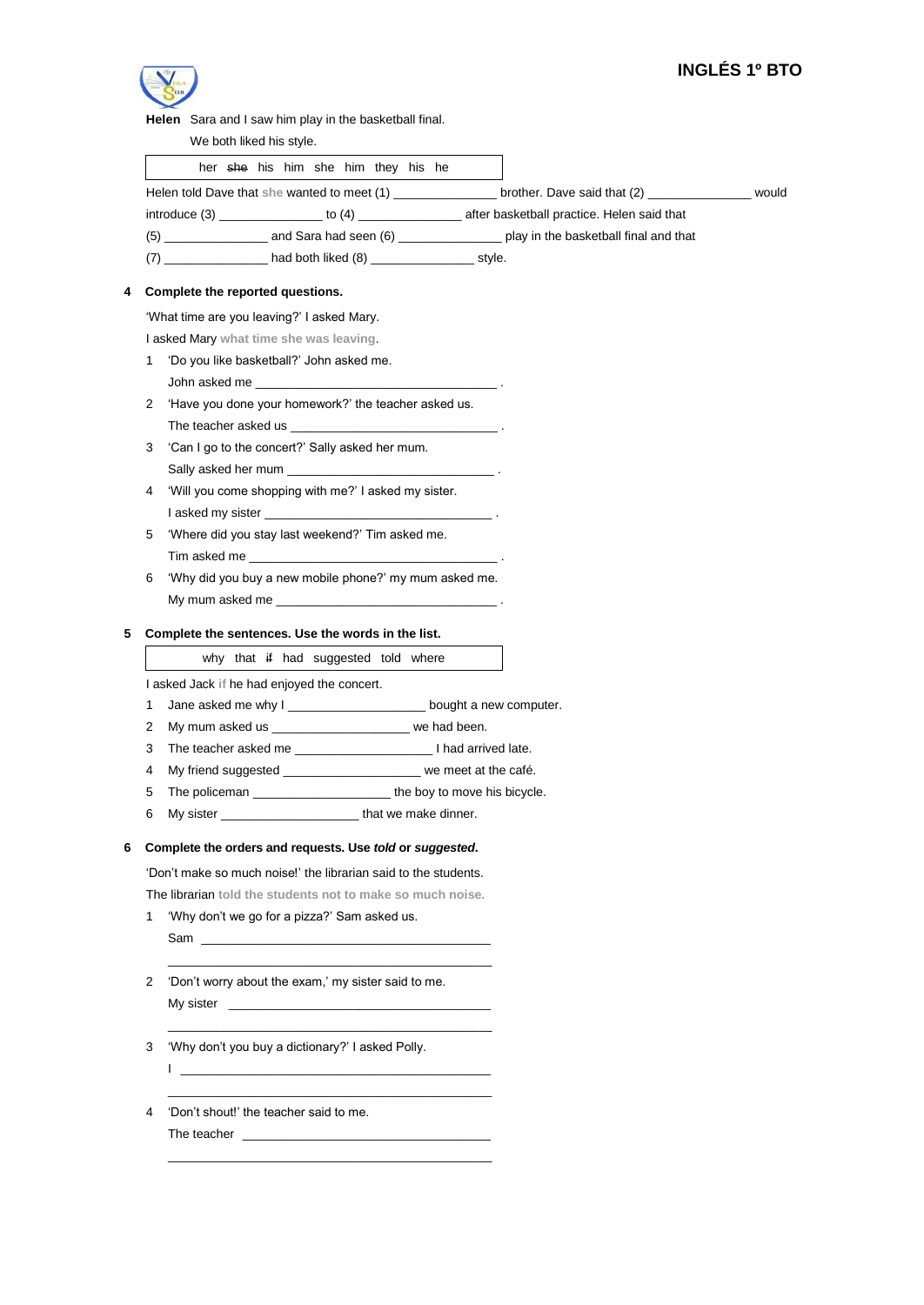

## **Grammar review**

#### **1 Complete the sentences using the correct form of the** bold **verbs.**

I **was thinking** (**think**) about my exam revision when

the phone **rang** (**ring**).

- 1 This time next year, I \_\_\_\_\_\_\_\_\_\_\_\_\_\_\_\_\_\_\_\_\_\_\_\_\_ (**finish**) my studies and I \_\_\_\_\_\_\_\_\_\_\_\_\_\_\_\_\_\_\_\_\_\_\_\_\_ (**live**) in Australia.
- 2 We \_\_\_\_\_\_\_\_\_\_\_\_\_\_\_\_\_\_\_\_\_\_\_\_\_ (**have**) some exciting adventures when we \_\_\_\_\_\_\_\_\_\_\_\_\_\_\_\_\_\_\_\_\_\_\_\_\_ (**trek**) in the Rocky Mountains.
- 3 I \_\_\_\_\_\_\_\_\_\_\_\_\_\_\_\_\_\_\_\_\_\_\_\_\_ (**not work**) next August because I \_\_\_\_\_\_\_\_\_\_\_\_\_\_\_\_\_\_\_\_\_\_\_\_\_ (**plan**) a trip to the USA.
- 4 After I \_\_\_\_\_\_\_\_\_\_\_\_\_\_\_\_\_\_\_\_\_\_\_\_\_ (**complete**) the visa application form yesterday, I
- \_\_\_\_\_\_\_\_\_\_\_\_\_\_\_\_\_\_\_\_\_\_\_\_\_ (**send**) it to the consulate.
- 5 I \_\_\_\_\_\_\_\_\_\_\_\_\_\_\_\_\_\_\_\_\_\_\_\_\_ (**not speak**) to Adrian since we \_\_\_\_\_\_\_\_\_\_\_\_\_\_\_\_\_\_\_\_\_\_\_\_\_ (**have**) an

argument.

#### **2 Complete the blog with the words in the list.**

're staying 've been won't last would have been 'll travel had to shouldn't have offered 've decided could had spent was stolen would stay 's going to

| We're in Costa Rica, which is about halfway down the Pan-American          |
|----------------------------------------------------------------------------|
| Highway. We cycled across the border two days ago after we <b>had</b>      |
| <b>Spent</b> two weeks stuck in Nicaragua. The journey across Nicaragua    |
| (1) ______________________taken so long, but Tim's bike (2)                |
| ______________________ while we were having a swim. If we'd known there    |
| were thieves about, we                                                     |
| (3) ______________________ more careful. The police said there was         |
| nothing they (4) ___________________ do. We wasted five days because       |
| he (5) _______________________ buy another bike.                           |
| We (6) ______________________ on the road now for exactly six months, so   |
| we $(7)$ _______________________ to rest here for a few days. We $(8)$     |
| _________________ in a surfing resort. If we had more time, we (9)         |
| here longer. So far, we've been lucky because it                           |
| hasn't rained yet, but the good weather $(10)$ __________________.         |
| According to the weather forecast, it (11) __________________________ rain |
| tomorrow. If it rains very heavily, we (12) ____________________ by bus    |
| to Panama. We're going to spend a few days there. We met a guy in          |
| Mexico who (13) ___________________ to let us sleep on his sofa, which     |
| will make a change from camping!                                           |

## **3 Join the sentences using a relative clause. Make any necessary changes.**

Costa Rica is a wonderful place to see wildlife. It's in Central America.

**Costa Rica, which is in Central America, is a wonderful place to see wildlife.**

1 I went surfing with Kate. Her brother is a champion.

\_\_\_\_\_\_\_\_\_\_\_\_\_\_\_\_\_\_\_\_\_\_\_\_\_\_\_\_\_\_\_\_\_\_\_\_\_\_\_\_\_\_\_\_\_\_\_\_ 2 We're going to climb Kilimanjaro. It's the highest mountain in Africa. \_\_\_\_\_\_\_\_\_\_\_\_\_\_\_\_\_\_\_\_\_\_\_\_\_\_\_\_\_\_\_\_\_\_\_\_\_\_\_\_\_\_\_\_\_\_\_\_